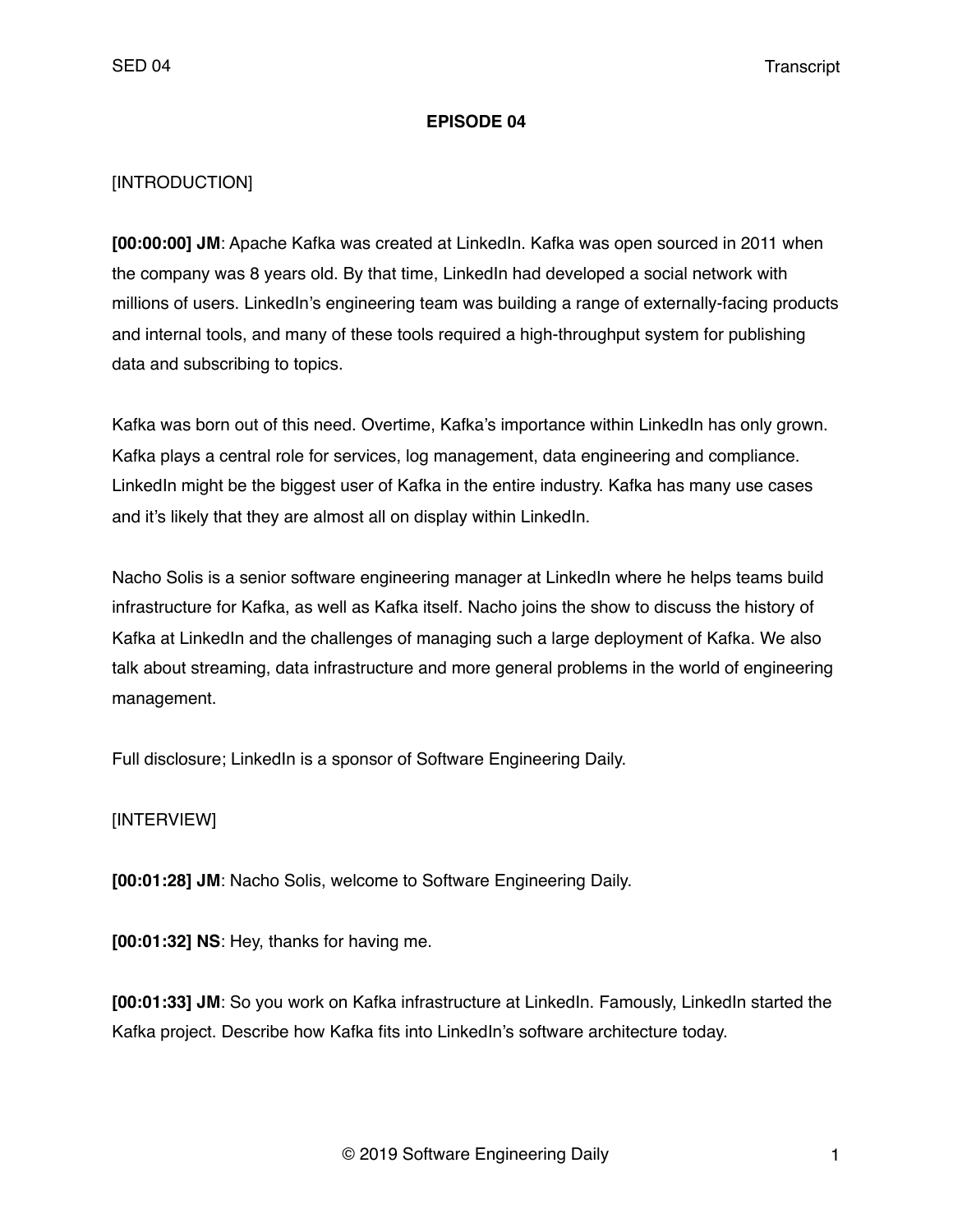**[00:01:45] NS**: Yeah. So at LinkedIn we use Kafka for everything. It's the right tool, came out at the right time. It is simple to use and people just picked it up. Everything from click tracking, to logging, to metrics, which you would expect, as well as database replication and everything in between, stream processing obviously, we use Kafka. As a matter of fact, I think that on our IDEs, so we use here IntelliJ for stuff. IntelliJ talks to Kafka to get events when our builds succeed or fail or things happen. So, yeah, everything goes through Kafka.

**[00:02:18] JM**: Can you use that as an example? How does IntelliJ integrate with Kafka?

**[00:02:23] NS**: Yeah, it's a very good question. The way we build stuff when you commit code, you submit some PR equivalent. It gets approved, and then builds and goes through tests. Eventually when everything passes, it gets some feedback saying, "Yeah, your things passed." We have extensions to IntelliJ to let us know what happened. So in this case, the things were countered, not work out. It's a minor use case compared to like everything we do. I'm just kind of showing the breadth.

**[00:02:46] JM**: I'd like to understand more about how platform engineering fits into LinkedIn. So that example of IntelliJ integrating with Kafka in order to have information about up-to-date builds being pulled into your IDE, that's really useful. But that's kind of a common good. So it's the kind of thing that would make sense for basically anybody in the organization to have. But it begs the question who at LinkedIn is actually responsible for building that?

**[00:03:22] NS**: Yeah. So we have the benefit and the luck that we're kind of a good size. LinkedIn is a good size. We don't have a lot of duplicate efforts. Obviously, big companies have duplicate efforts. But in our case, Kafka is a one single bastion that everybody knows.

So whenever you're building a system, whenever you're building some platform or some tooling, you're thinking of creating a new part of our infrastructure. If you need to do anything that is not necessarily real-time, but it can be asynchronous, it can be near real-time, like, "Oh! How am I going to do my inter-process communication, or like my communication between my microservices and Kafka? It's just the thing that is going to come up."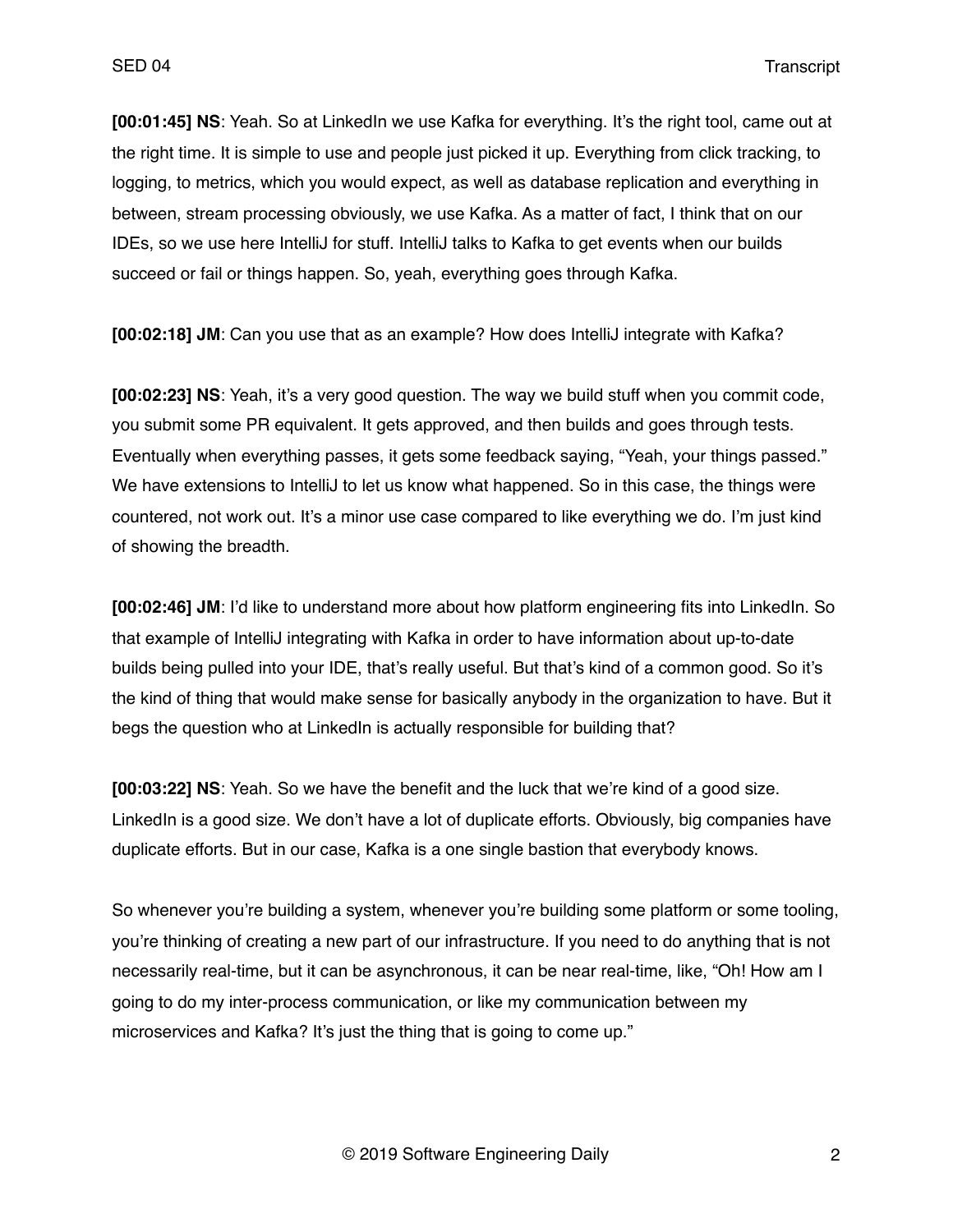So that spans, like I said, all the way from like inside. You have some large database you're building. Internally to your large distributed system, you need to communicate and you might as well use Kafka inside your system, or you're writing some tool and you need to produce something that may be ETLd or maybe consumed by another tool, and you put it into Kafka. So everybody knows. So it's very common for this to be a thing that everybody – It's your hammer, right? You can use it to hit anything.

**[00:04:27] JM**: You're on the Kafka team at LinkedIn. So is that the team that built the IntelliJ plugin for example?

**[00:04:35] NS**: No. So my team is in charge of building, running, maintaining, supporting Kafka. So my team runs the clusters. My team runs the base clients, the slightly higher abstracted clients, REST Proxy, that sort of stuff. So other teams just product and consume from Kafka.

**[00:04:52] JM**: How many people are on the team that's entirely dedicated to Kafka at LinkedIn?

**[00:04:56] NS**: So we're about 25 devs and about 10 SREs.

**[00:04:59] JM**: Why does it make sense to have 35 engineers working exclusively on Kafka infrastructure?

**[00:05:05] NS**: It is a large system. Like I said, we depend on it. So in this case, for example, when Kafka fails, depending on what part of Kafka fails, LinkedIn as a whole can fail. [inaudible 00:05:13] can fail. For example, we use Kafka to move data from our source of truth database in one data center to another source of truth database in a data center. This is asynchronous and eventual, but it's actually not that long. It's like seconds.

So if we fail, if that part of Kafka fails, we won't be able to get up that information. Hence, we can't serve stuff to our customers. To keep this up, we need to make sure that Kafka is up and solid. So we maintain Kafka. We maintain the Kafka ecosystem, and that is a number of products. Not just the broker itself. I mentioned that we handle the clients, and all that adds up.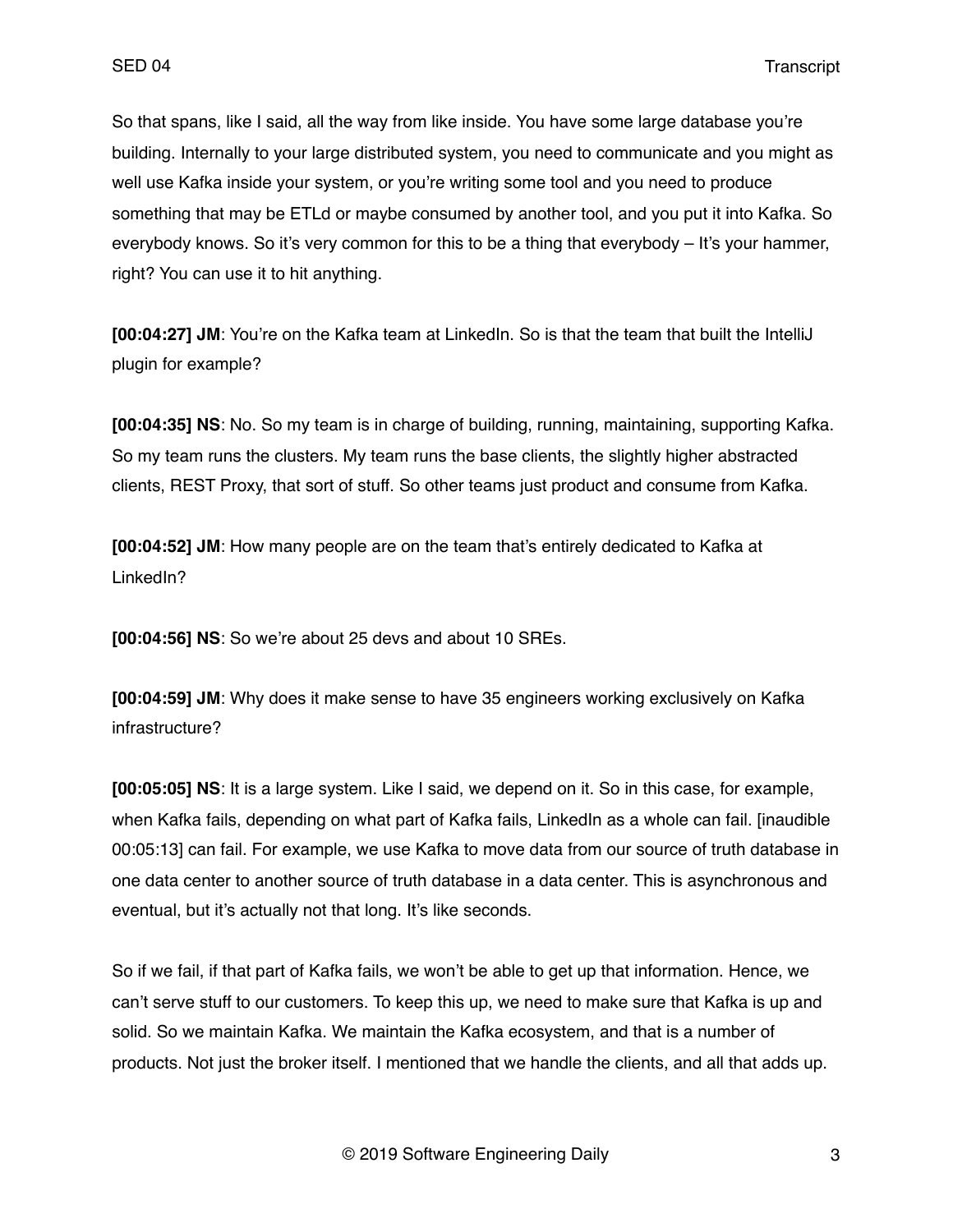Then obviously we need an SRE team here working 24/7. We have part of our team in Bangalore. Yeah, that's up.

**[00:05:55] JM**: What I find so interesting about this architecture, I mean, I know that there's a lot of companies out there that have some kind of pub/sub system that is a really important backbone of how their infrastructure operates. But it seems like at LinkedIn, it's like that idea taken to the logical extreme. I can't think of another company that I've talked to that has this intensive level of pub/sub infrastructure internally. Have you talked to any other – I think Spotify actually. I talked to Spotify, and they have a pub/sub system that's this crucial. But are there any other case study companies that have a pub/sub system at this scale that you've talked to?

**[00:06:38] NS**: I don't think so. So we are, as far as I know, the biggest Kafka users and consumers. We're normally the ones that notices the problems at scale. We don't sell Kafka as a product. So obviously our friends at Confluent can probably tell you about all the little different places where Kafka is essential. But the people that we know and that we talk to, including Microsoft by the way, which is also a big Kafka user. They don't have it at the scale.

So for us it was ingrained in the culture, in the engineering culture. People are aware of it. Like I said, it's there and it's just easy to use. People use it. It's reliable and people trust it, and hence you just build it into your system.

**[00:07:12] JM:** Is there something about the nature of the LinkedIn product? The fact that this is a at-scale social network that makes it sensible for Kafka to be the center piece, or do you think this is just more of almost like a coincidence, where LinkedIn happened to be the one that developed Kafka and it coincidentally became this center piece of the company.

**[00:07:40] NS**: I think it was coincidental with a lot of work. So it's not just by magic. Obviously, Jay and June, they have created an amazing product, again, at the right time when there was this need to have faster processing to unify stuff, and it just kind of blossomed. Now in the case of LinkedIn, it unifies some of the philosophy and culture. I know other companies do similar things.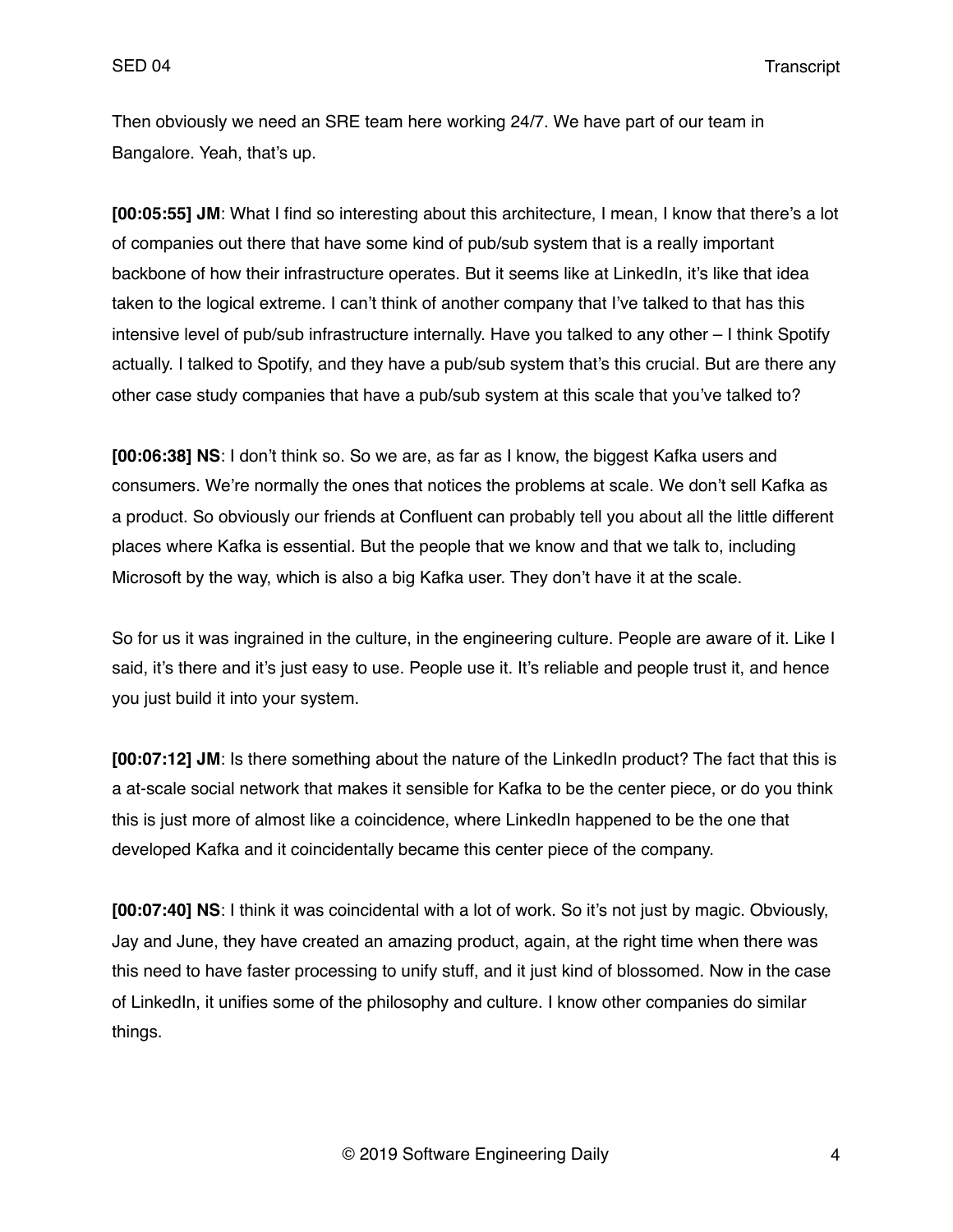But there was this discussion in the past, or at least this way to frame the problems. What is your unifying waste of an engineering large ecosystem? You can imagine having APIs that evolve. But you can also imagine having data that evolves and you can like handle data one system or another.

So Kafka allowed the creation of this federated infrastructure where you just put the data in. You're a producer. You may not know your consumers. Consumers may come up later, right? So mixing Kafka with that philosophy just kind of like made it work out, and that allowed us to continue working on Kafka. Making it stronger and making it better. Eventually, new use cases come up. Those use cases forced us to extend Kafka to then do that next use case of having lower latency or having now, for example, thinking of Kafka inside of another system. It's not exposed to anybody else. It's just inside a system.

Now, you can think of it as a very strong IPC between your two components. So in one of our systems, for example, Venice, which is a derived data store. It replaced our old system, Voldemort. You push data into Kafka. You consume data into Kafka. It's kind of similar [inaudible 00:09:05] architect stuff. Then you create and delete topics on-the-fly. It's kind of just an API, right? For them it's an internal part of the component.

So luck, perseverance, good work, being able to see what we have to see. I mean, now that we're perfect. Obviously, as a leading kind of Kafka team here, I know most of the parts where I wish it was different and I wish we could improve, and we're working towards that right now.

**[00:09:26] JM**: Like what? What's an example?

**[00:09:28] NS**: Oh! Scalability for us. So I don't think every other company hits this problem, but in our case, we hit scale issues. This is going to sound a little bit bad. But let's say we have a cluster as N-number of nodes, and the current Kafka design, which it's potential evolving, but [inaudible 00:09:44] has one controller. The controller kind of decides what happens to the cluster. Whenever something happens, it tells the other nodes, "Hey, this is what changed. You need to update your situation." This is done via communicating some state to the other nodes.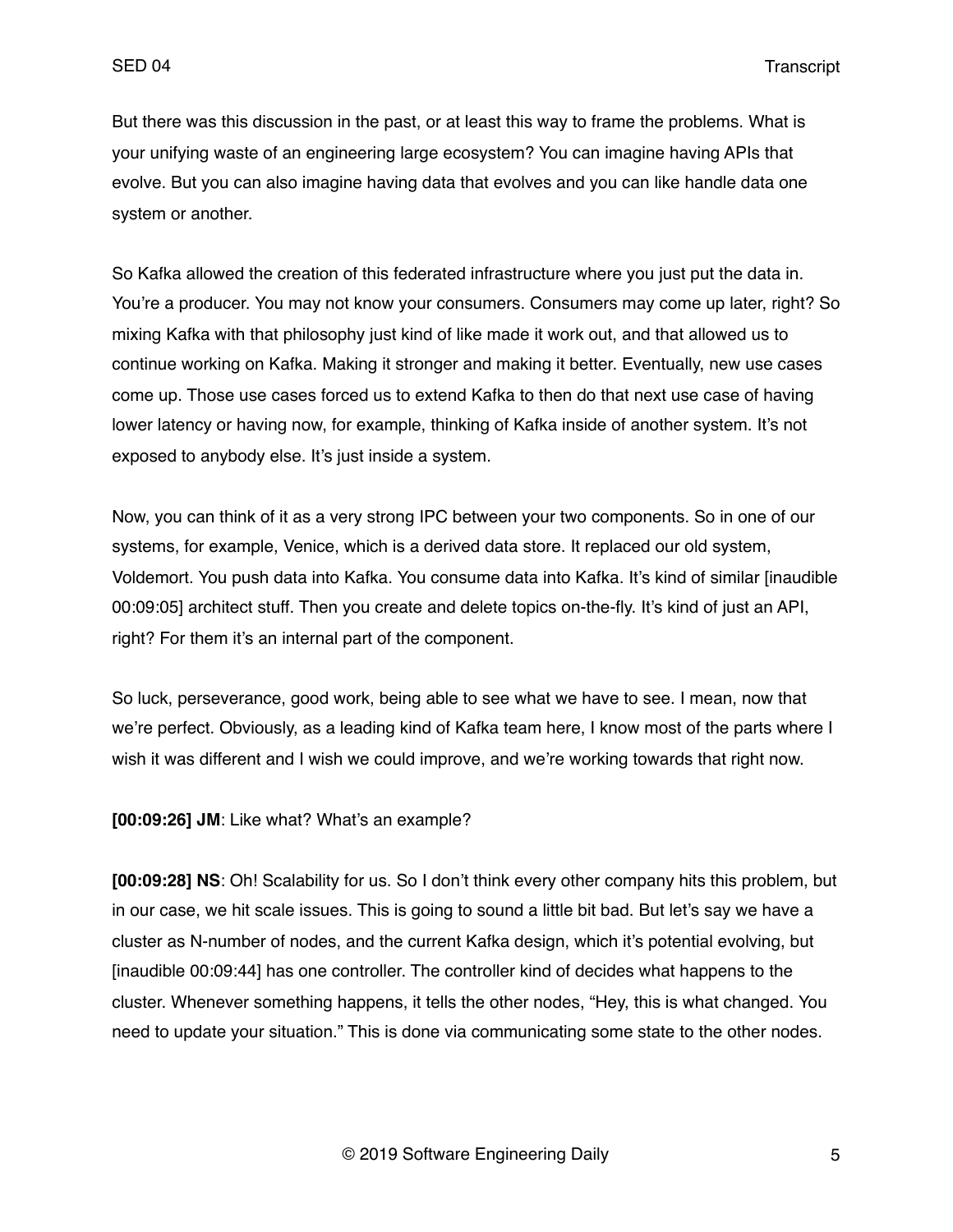This state can be potentially large. If the number of nodes are large and the state is large, there's a lot of information that has to happen. That may, in some circumstances, be printed out in a logline. It just so happens we had a situation where loglines for us were 100 megs each, and we had many nodes and a lot of state. That caused us to like run out of memory for printing a logline.

Now, I don't think a lot of people hit this problem, right? It is just the nature of this particular large cluster that had a lot of things going on.

**[00:10:29] JM**: What did you do there?

**[00:10:30] NS**: Oh, we didn't print the logline.

**[00:10:32] JM**: Okay.

**[00:10:34] NS**: So in this case, obviously, everything [inaudible 00:10:35] is a tradeoff. So we could have chosen way. We could have chosen another way, and we obviously have multiple avenues that we're trying to approach. We could have reduced the logline. We could have made it binary. We could have spread out the printing of the logline. We could have spread out the communication. We could have reduced it. But at the end of the day, in this particular case, we have that same data that that logline provides in the other nodes. So it wasn't required. So we had patched it. Kind of not print the logline.

**[00:10:58] JM**: So Kafka was built in this golden age of new Hadoop infrastructure, and around that time, ZooKeeper was widely used for doing the distributed systems management. I know there's been some effort recently about factoring out ZooKeeper.

**[00:11:21] NS**: That's KIP-500. Yeah.

**[00:11:22] JM**: What is it called?

**[00:11:23] NS**: Whenever you want to change Kafka and add something new to Kafka, you create what is called a KIP, a Kafka improvement proposal. Hopefully I got the acronym right.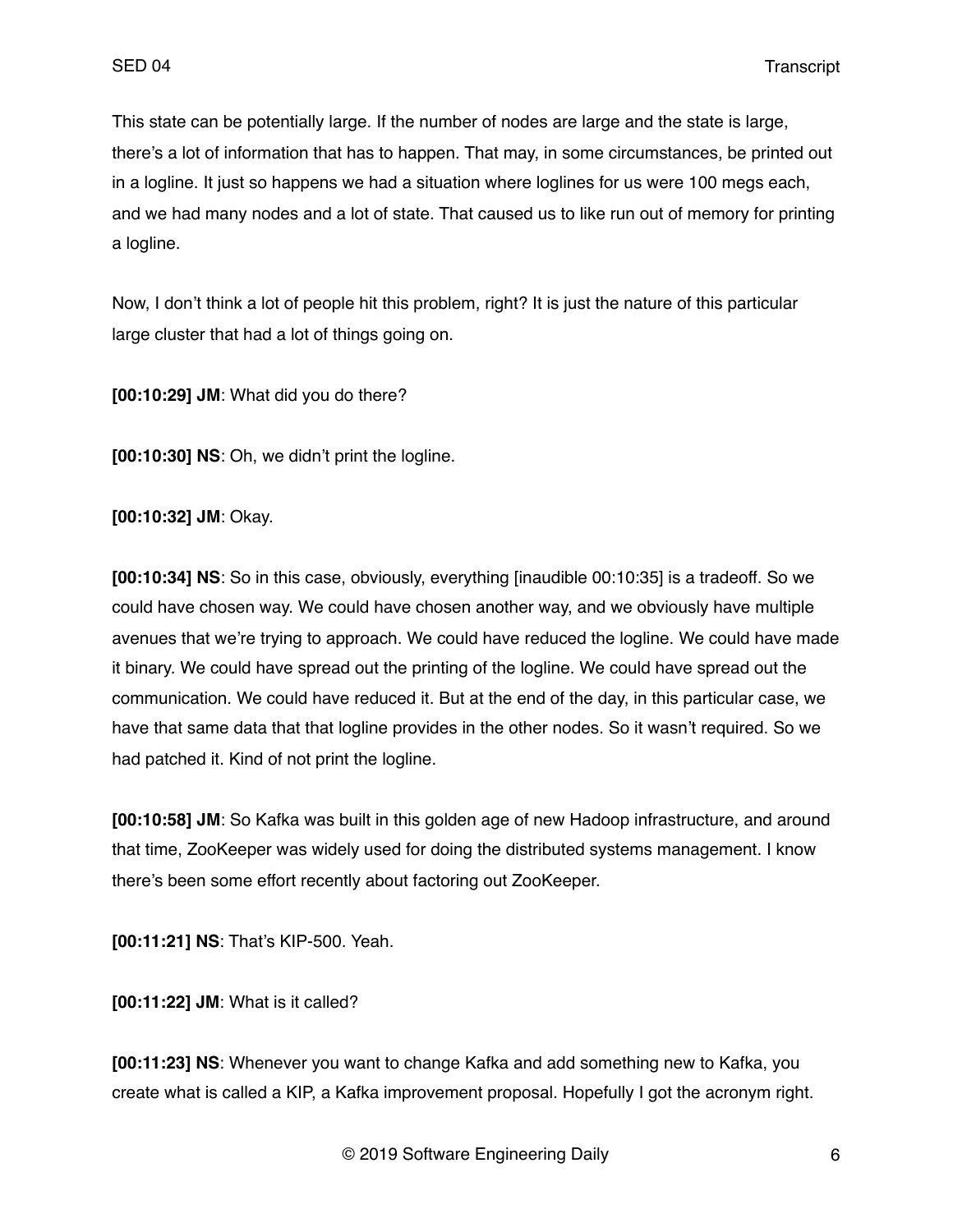Those get numbered and get discussed by the company. Proposals are made. Eventually they're approved. They're kind of design docs. They're community design docs. Once they're approved, somebody starts working on them and you continue designing. In this case, that one in particular, if I'm not mistaken, is 500. KIP-500 is getting rid of ZooKeeper.

**[00:11:48] JM**: What's the motivation for getting rid of ZooKeeper? ZooKeeper, by the way, I believe it's still Paxos-based distributed consensus implementation.

**[00:11:59] NS**: That's right. Yeah. Paxos or Raft. It doesn't matter. But it's basically a server. Kind of looks like a key value store, and it is consistent, and hopefully fast and is useful.

**[00:12:07] JM**: It can be described as a lock server, I think.

**[00:12:10] NS**: You can use it for log server. You can use them for a number of things. Also, a simple problem that once you hit it at scale, becomes potentially an issue. So in the case of Kafka, ZooKeeper access like the memory of the brain. So the brain being, let's say, the controller. But everything it knows is in ZooKeeper. So whenever something changes, everything has to go in and out of ZooKeeper.

In the past, when Kafka started, ZooKeeper was used for everything. So all clients would talk to ZooKeeper, and the controller would talk to ZooKeeper. The nodes talk to ZooKeeper. So at some point, there is interdependency, and you can have like failures in one that cause failures in the other. Eventually you have to protect one from the other. At some point, in the Kafka 2.0 I believe, we upstream deprecated the consumers that will talk to ZooKeeper. But it's kind of in the picture.

When you reach a certain part of scale, then talking to ZooKeeper becomes an issue. There're a lot of updates that may happen. You have to communicate. You have to elect. It's just an extra requirement that is not needed. Given that Kafka already solves all these problems, it already has to deal with distributed system issues. Then would it be possible for just Kafka to handle this part and not rely on external system. At least for us, Kafka is at the bottom layer of all of LinkedIn infrastructure.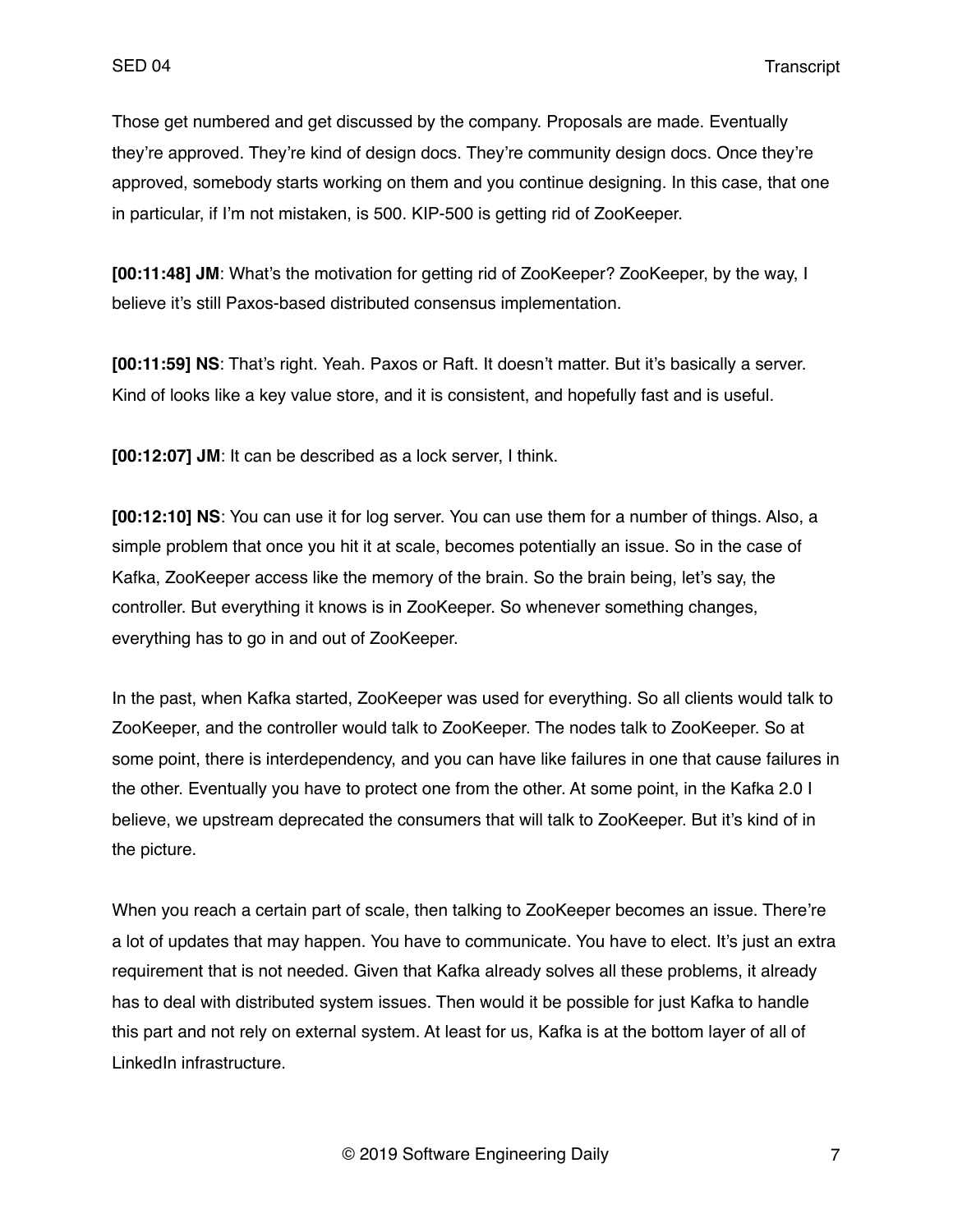When we build a new data center, when we build a new thing, Kafka is the first thing that we try to build. Sometimes there's like just kind of funny loopy dependency to even the deployment tools, which normally talk to Kafka. But ZooKeeper is our previous dependency. So ZooKeeper itself is required. So if you remove one dependency, your system becomes hopefully easier to manage. I see a lot of hand waving, because obviously that means that you now have logic inside Kafka that would have to –

**[00:13:48] JM**: I don't understand how you would factor this thing out though. Don't you need a log server?

**[00:13:52] NS**: You do.

**[00:13:53] JM**: Consensus protocol.

**[00:13:54] NS**: You do.

**[00:13:54] JM**: To build a distributed system like Kafka?

**[00:13:56] NS**: You need some part of the system to handle that part, to handle the – Make sure everything is consistent and know who's storing so that when you have a failure, you can have still your data. I'm not familiar with the KIP-500 proposal exactly. So I couldn't tell you what the exact design is, but I can assure you that it is possible.

**[00:14:12] JM**: Do you have any perspective on if Kubernetes or etcd perhaps has made this stuff easier to build?

**[00:14:20] NS**: So I myself don't know the details of ZooKeeper even as much as I use it. I mean, I know enough. I know slightly less of what etcd, but they're equivalent. So you could swap one for the other. Is the primary goal to solve this kind of use case of Kafka? Partially. In this case, Kafka is just trying to make sure that it can act independently. In many cases, like I said, ours being a good example, Kafka is used to monitor our systems. That includes monitoring our ZooKeeper installation, right? Which kind of creates this like chicken and egg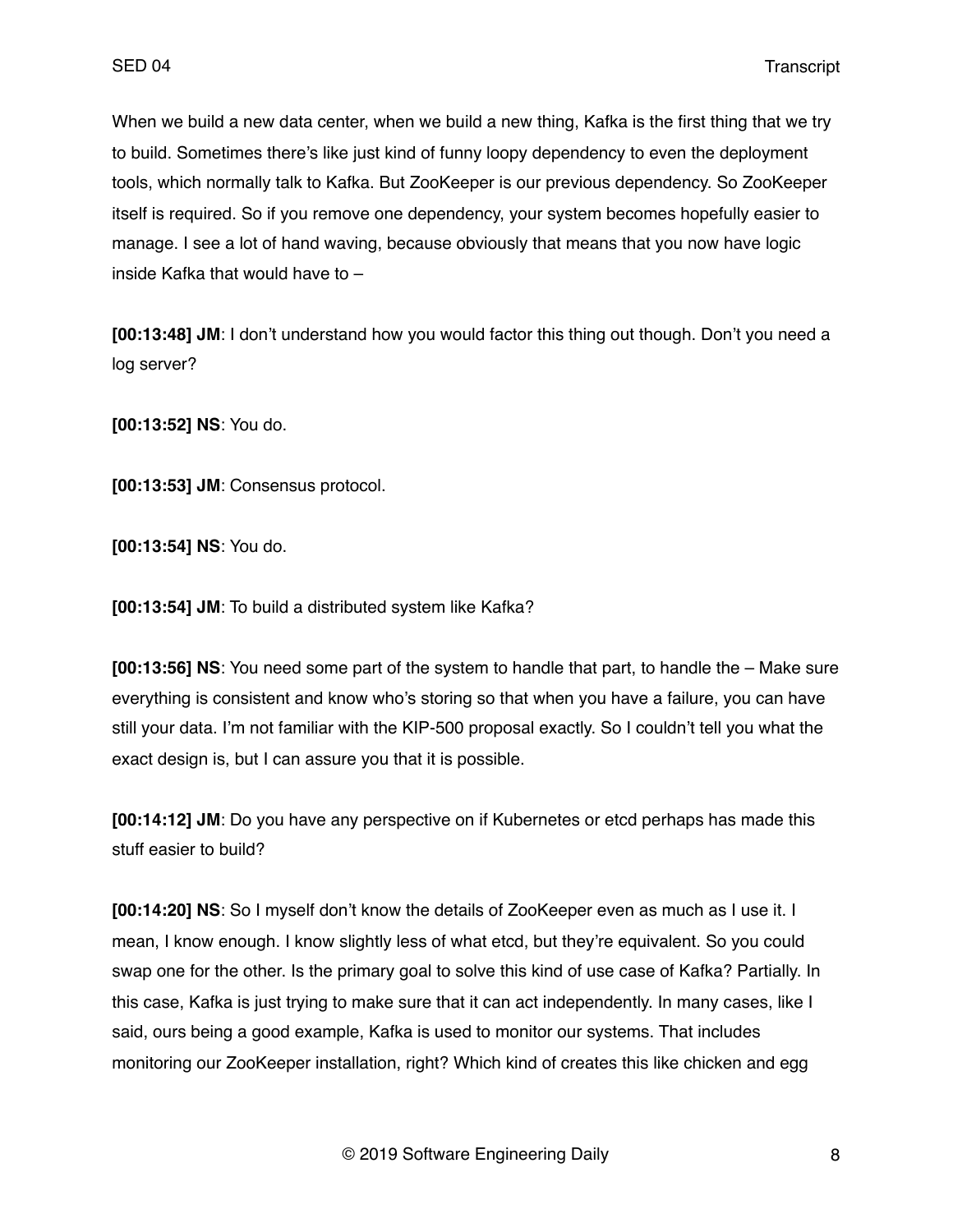problem. Not everybody might have the same situation, but for us it would be useful if Kafka didn't rely on external systems.

Having said that, I'm still highly in favor of having modules and compartmentalization and being able to like separate the issues. KIP-500, we'll see how it develops and what it provides. If it helps us with scalability and issues, that would be great.

**[00:15:06] JM**: Okay. That sounds like an entire show in and of itself. Not to go even further on this subject of why LinkedIn became a company that was such a heavy user of Kafka. So just a very unique software architecture. I wonder if it also has anything to do with the fact that LinkedIn got started at this very distinct time I guess between - I think when was LinkedIn started? Like '05, or '07? Anyway, maybe '04, but somewhere around this time where it ended up needing to build large scale systems, but it was before public cloud was a big deal.

So do you think LinkedIn's unique architecture has anything to do with the fact that it was kind of a pre-cloud company and it's one of these few at-scale companies of the web 2.0 set or web 2.5, whatever you want to say, that was started pre-cloud? In this strange window where it built scaled infrastructure that was not cloud?

**[00:16:05] NS**: It is very possible. So I wasn't here to know the exact details on when these choices were made. But LinkedIn had a slow start at the very beginning, right? Eventually it took off.

**[00:16:15] JM**: Not a hockey stick growth company. Interesting.

**[00:16:17] NS**: No, it was not exactly – It's slightly different. So from that perspective, things were built, things existed. How we end up deciding not to do the early, obviously, early cloud stuff. I didn't participate in the discussions. I believe you're talking to Kapil in another podcast. He may be able to give you more insights into how that happened.

Yeah, oddly enough, as people probably know, we're moving to Azure at some point in time. So we have to consider now a lot of these issues. We are very proud of our data centers and we're very proud of the stack that we have. So it's not like were throwing anything away. They serve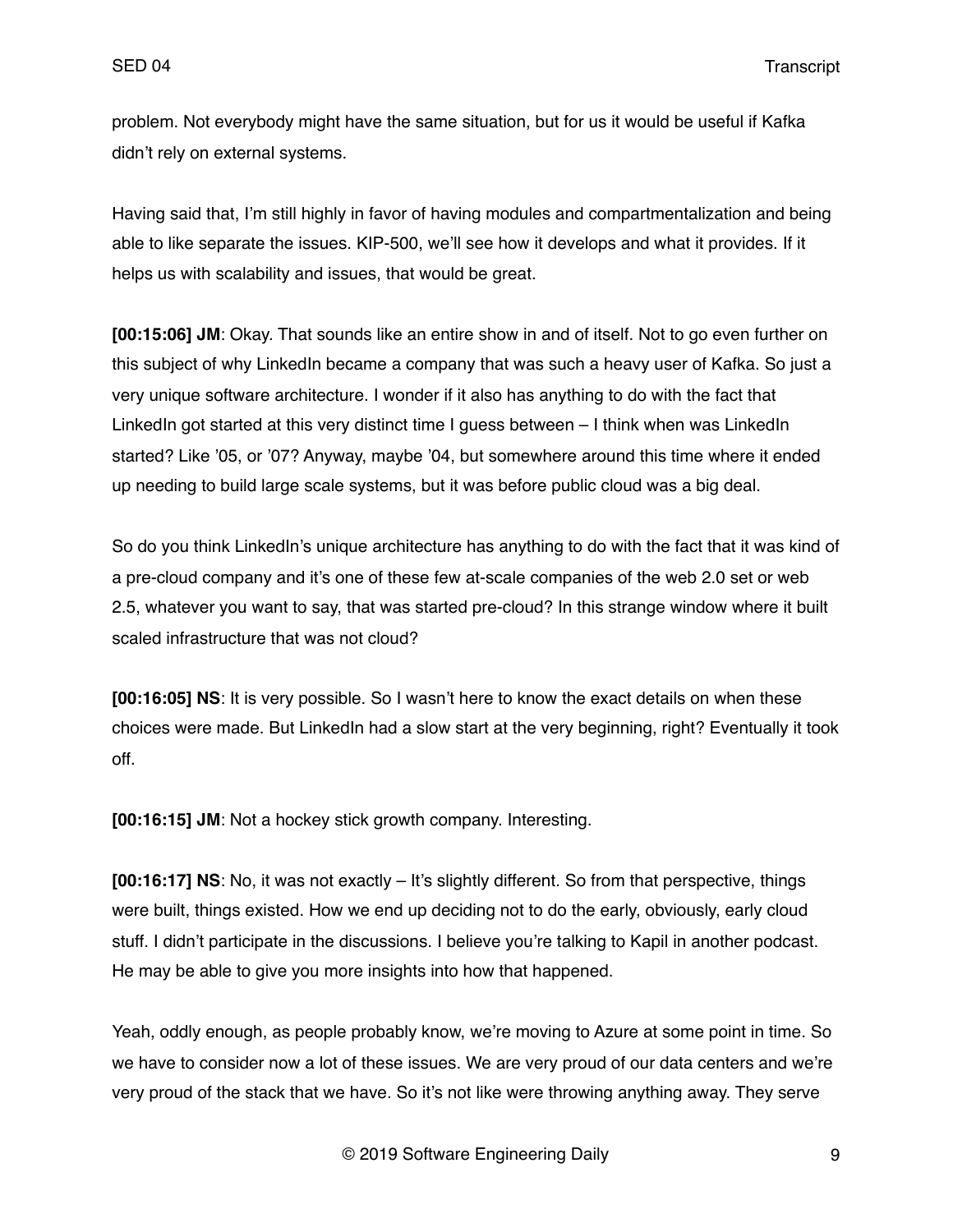quite a bit of purpose. I mentioned before, the example of we have the largest Kafka installation. We rely on it, even larger than what Microsoft has on the Kafka side and stuff. So for us, at that point in time, how systems got built – Yeah, I don't know all the details of –

**[00:17:03] JM**: All right. Let's talk about usage of Kafka. So let's say I'm an applications developer within LinkedIn. Maybe I'm working on the profile team, or the search team, or the ads team. Something like that. Probably I'm interacting with Kafka in a number of ways. There're probably a number of patterns I'm employing. The first one I'd like to explore is this idea of using Kafka as the medium of communications for talking to another service. So I think a lot of people who are listening and they're building systems at whatever company they're working at, their notion of one service calling another is I make a direct HTTP call to this other service.

But in certain models where you're using a system like Kafka, you can essentially issue - You can have different communication patterns where basically Kafka is middleware between every communication between different services. Could you help describe in a little more detail how that pattern works.

**[00:18:12] NS**: Right. For us, when you're dealing with – Let's say what we would call online, which is your request. User request comes in. It's on servers. You get your profile back. That particular request doesn't go through Kafka. So that all goes through, like you said, HTTP. In our case, we use restly. So restly is our framework to do like RPCs and it's what we used for like the real-time, we need fast response and things.

All of that produces Kafka traffic in one way or another sometimes hidden from the actual product or application, like we move, like I mentioned, click data, or whatever it is we end up doing. Eventually a lot of that is ETLd out. It can be processed in Hadoop. That can eventually be served. That again moves through Kafka. Kafka actually access the middle system between online and offline, and all that will go through Kafka one way or another. From the perspective, you could be in the profile team and doing something and you will not directly use Kafka. You would use some system that will do Kafka for you one way or another.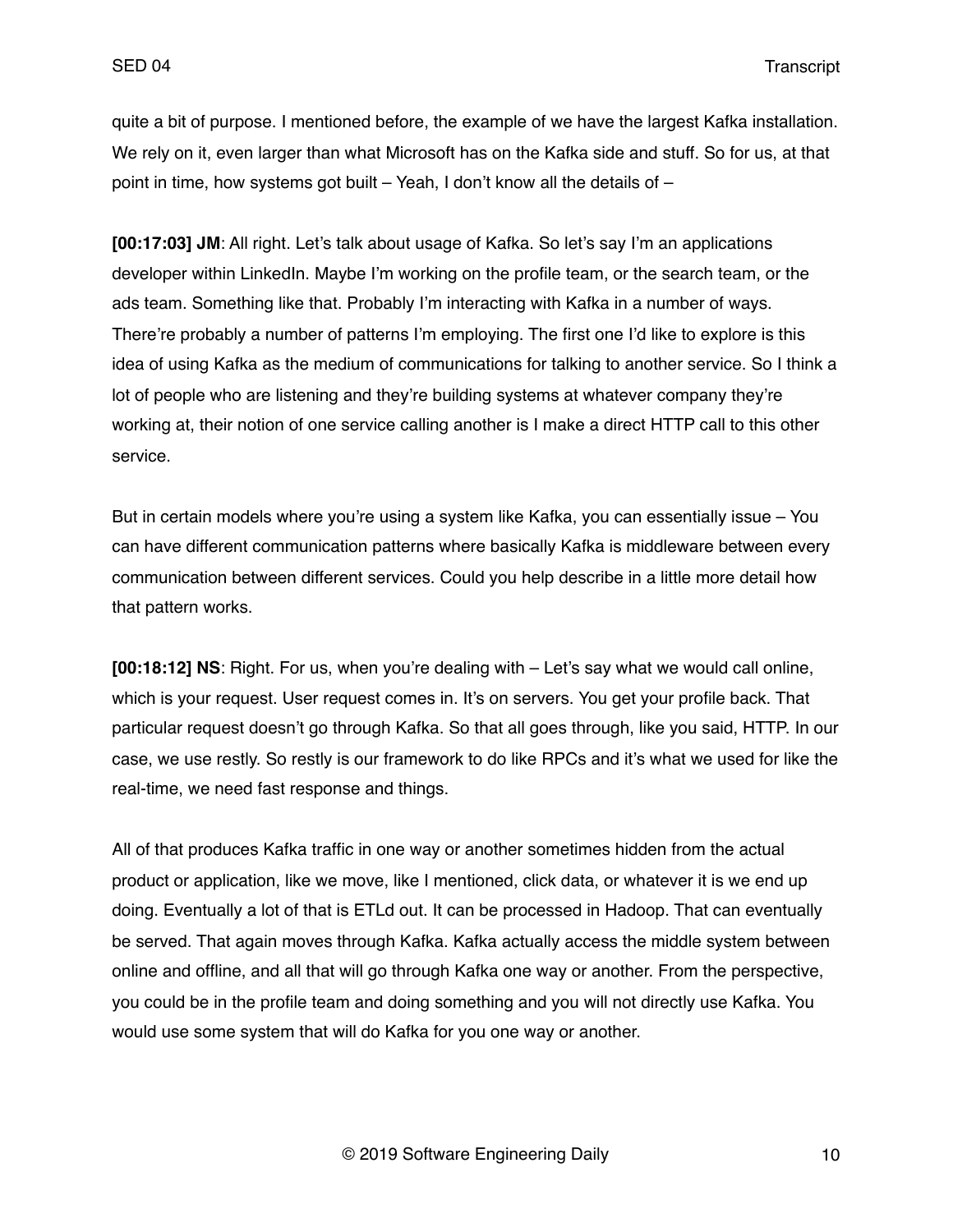Even if you're doing things, I guess an example would be you're looking at people you may know. So people you may know is data we compute. So we can suggest, "Hey, you may know this person." That will go through Kafka in many directions. But at the end of the day, you're calling our database that serves you that data after it was computed offline. You will not call Kafka directly.

**[00:19:29] JM**: So let's say a user loads a page that includes the people you may know, module, does that mean that when the user requests the people you may know, there's some service that's going to get the data from the database and serve that to the user, but asynchronously, there's maybe an event that's written to Kafka that says –

**[00:19:51] NS**: Many events, yeah.

**[00:19:52] JM**: Many events. Okay.

**[00:19:54] NS**: That database was populated by Kafka.

**[00:19:56] JM**: Okay. Great. Got it. So is Kafka – Is it like an asynchronous notification system that allows anybody to create and read events that describe the traffic that's happening across LinkedIn's infrastructure?

**[00:20:15] NS**: You could think about it that way. For us it's a little bit more structured. So in our case, all the click data, all the page views, all that generates data that goes through Kafka and eventually it's ETLd for analysis, right? Anybody can subscribe, assuming you have permissions and we have ACoLs and all that kind of stuff. But assuming you have permissions, you can subscribe to that data and then just start processing that data for whatever reason. There are many reasons why you may use this data.

Things that happen that are transactional. Like you go and you edit your profile. That communication that edits your profile goes to our database, our source of truth. Internally that ends up replicating via Kafka, but let's say that's hidden from you. There's a database that source it. From that database, we put obviously change events, and then that goes into Kafka. Then now you can take actions on those events, like something changed, like you changed your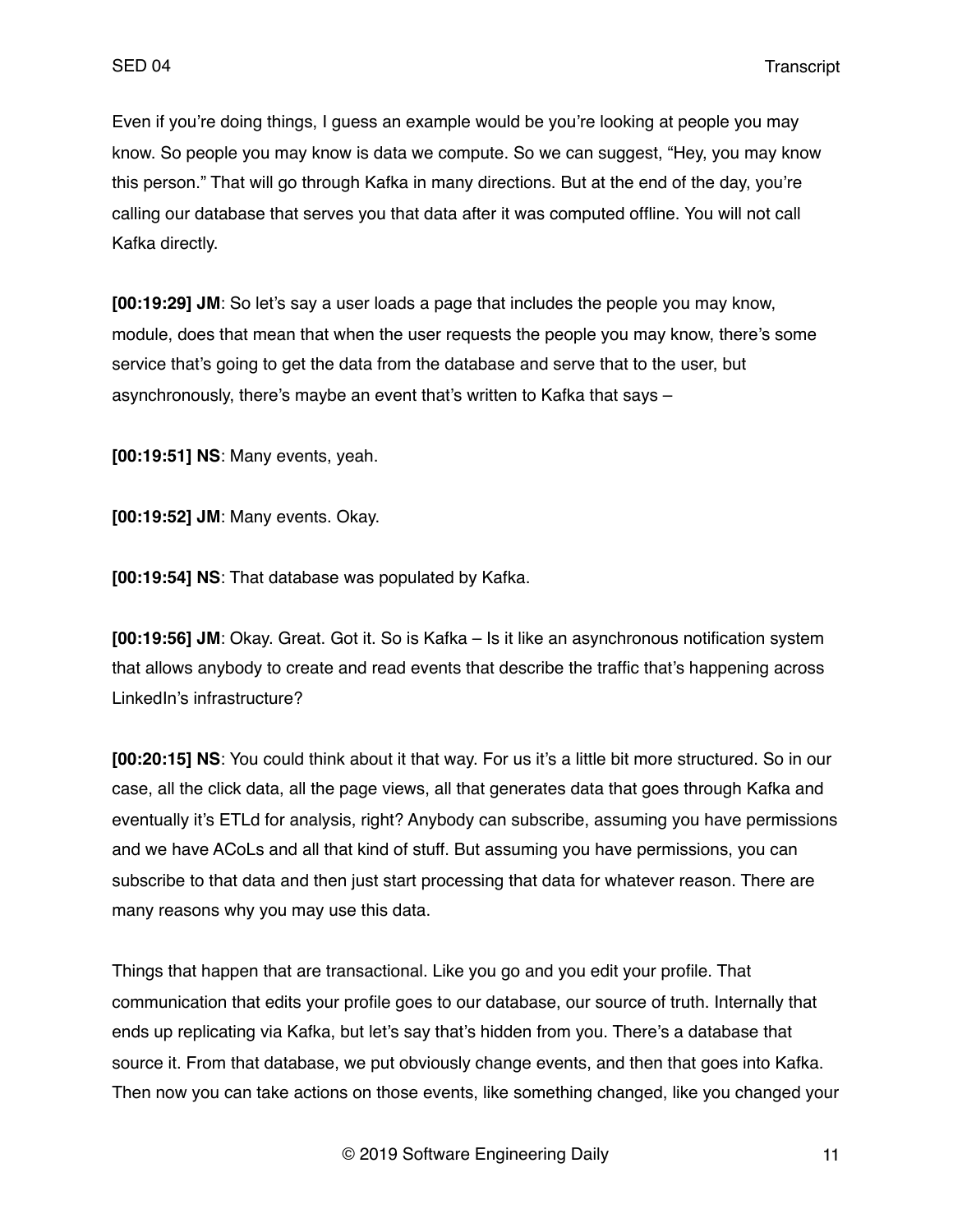title from X to Y. We build many systems, for example, that will then take actions on these and then augment your profile in one way or another.

A good example is actually the way we do centralization of titles, right? So the example I'd like to use is you call yourself Java guru, and that's what you put, because we allow you free form entry and you say, "Oh, I'm a Java guru." At the end when we're suggesting jobs to you, we're probably not going to suggest meditation. We're probably not going to suggest coffee. We will suggest software engineering jobs, and that is because some systems saw that you changed your title, decided that process this and eventually say, "You know what? That actually means software engineer with Java expertise." Then we augment your thing to be able to do that. That is then because an event was generated out of the data they could change in our database.

**[00:21:42] JM**: There's a "pattern" that is sometimes mentioned in this kind of discussion called event sourcing. I don't know if you think this is a useful term, but maybe could you give a definition of event sourcing and describe whether it applies to this situation.

**[00:21:57] NS**: Yeah. So I have to admit, I am not clear on what event sourcing encompasses. Whether it is –

**[00:22:01] JM**: Okay. That makes two of us. Yes. Wonderful.

**[00:22:03] NS**: Whether it is the fact of having multiple systems use the same event to deal different things or whether it is a series of event that you can use to reconstruct something from the start and you have all the events so you can now, whatever, backtrack or look at intermediate states.

**[00:22:17] JM**: Replay.

**[00:22:18] NS**: I am not certain which of those – The term means, but we do both of those.

**[00:22:23] JM**: Okay.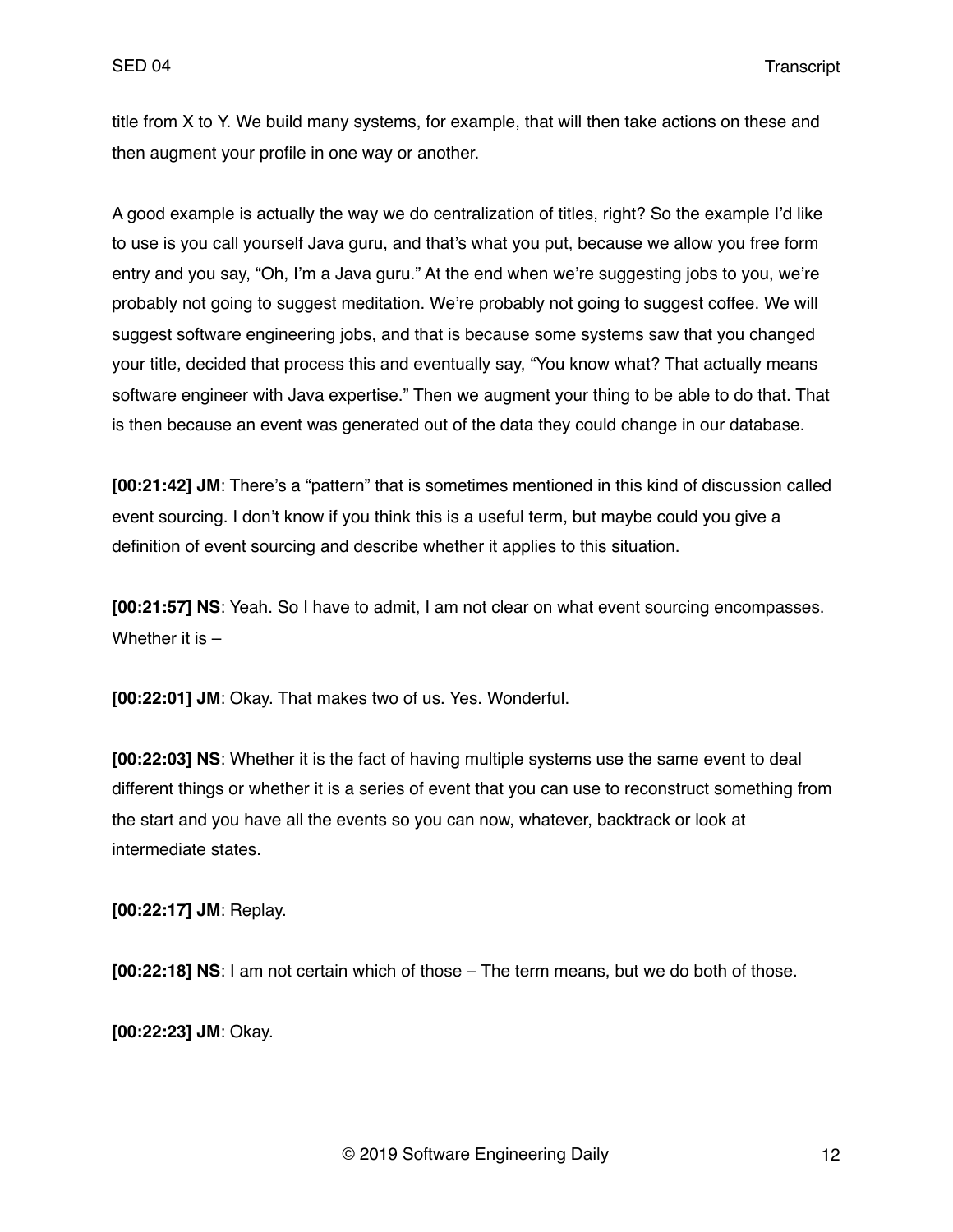**[00:22:24] NS**: Our different systems will deal with this in one way or another, right? Obviously, we have systems that can replay stuff and like construct state and go to intermediate states if necessary. We have things where some change in the system is replicated to multiple systems downstream to take different actions. So both of those happen.

**[00:22:39] JM**: Okay. So let's zoom in on just the subject of the word event. So event is a data type that describes a change that has occurred in the system, and if you took all the events that happened across LinkedIn, I think to some degree it would describe the updates to the databases that are happening across LinkedIn's infrastructure.

All these events are getting stored in Kafka. To what extent do you need to keep those events? How long do you need to keep them for? Because if this event data is describing everything that's going on across all of LinkedIn, do you want to save all of those events? Do you need to keep them in-memory? Do you want to flash them to disk at some interval? Could you just discuss the topic of event data?

**[00:23:25] NS**: Yeah, I don't think your podcast is long enough to have this discussion. But let's talk about it for a little bit.

**[00:23:30] JM**: Sure. Yeah.

**[00:23:30] NS**: If it was my choice, I would keep all events forever of all type and have the latest snapshots so I could do any computation at any point in time. That is not always possible. In the case of Kafka, Kafka has retention and is durable. So we store to disk. So Kafka will store to disk, the events that you send to Kafka. After sometime it will flash them out and delete.

By default, currently we have a four-day retention on like new topics that created with no specific settings. We have multiple pipelines, but let's use that as a general term. It could be less. It could be more. We can configure it. At the end of the day though, there are multiple reasons why you don't want to keep everything into Kafka. There might be changes that happen. It costs you money to keep all that data, which is not considered social truth, right? It's only kind of temporary buffer. But, apparently, for those that haven't worked in this area, it also has legal ramifications, right? If you're a system that stores data, you have to comply with a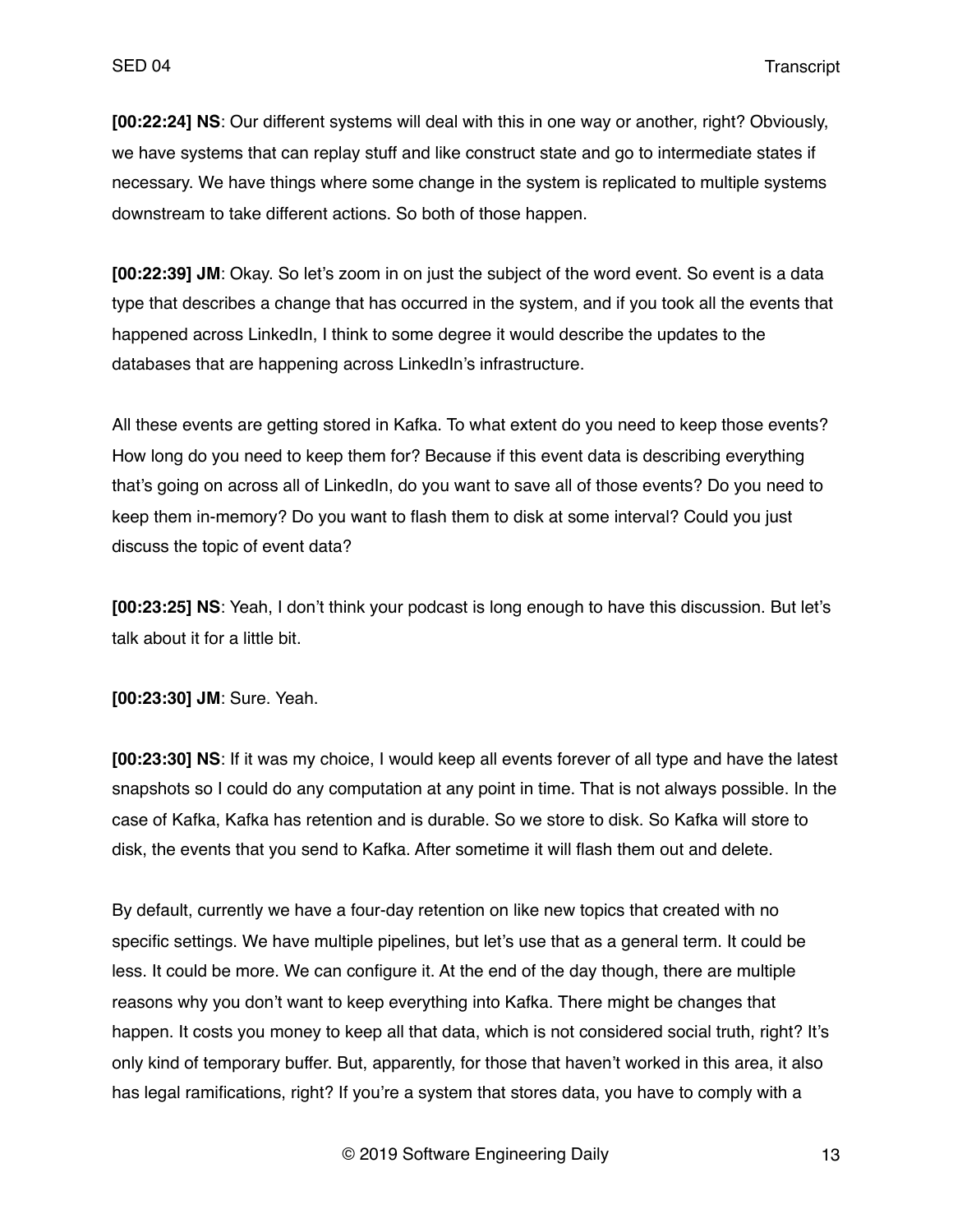bunch of regulations. You try not to have all your systems have all these extra efforts that you have to go through.

A good example would be things related to, "You need to retain data and you have a maximum X-number of days." In Kafka, we're going to delete it in four days. So we don't have to worry about if there's a legal maximum how long you retain that as long as it's longer than four days.

If we did keep it longer than four days, then we need extra systems to be able to track and that we comply with regulations. By the way, we do. There are other situations where Kafka may keep something slightly longer. Then we have an extra system, goes and tracks and makes sure that it gets deleted if required. Then under whatever circumstances, we do the right thing. So, yeah, storing infinitely is not trivial not only from the engineering side, but also from the policy side.

**[00:25:06] JM**: You've worked on Kafka for three years?

**[00:25:10] NS**: Right.

**[00:25:10] JM**: What's something new that you learned about Kafka this year?

**[00:25:14] NS**: So the first thing is to say that I basically knew not a lot of thing about Kafka or this data ecosystem before I joined LinkedIn. It is amazing. In general, just the fact that Kafka itself is very simple. You give it a message, it gives you a message. How hard could that be, right? Why do you need a team so big if they just put one messaging at one message? But, yeah, it is surprising how much you need to do to get things to work correctly.

Things I learned from Kafka, there are all kind of issues and bugs that we end up solving. This like print logline of 100 megs is one of those thing where I learned about Kafka. But normally we end up trying to create new stuff. So at this point, there's not much about Kafka that surprise us. We're actually trying to set the best way to predict the future is to invent it and in this case in the Kafka broker side, we try to move forward and are driving stuff that we need.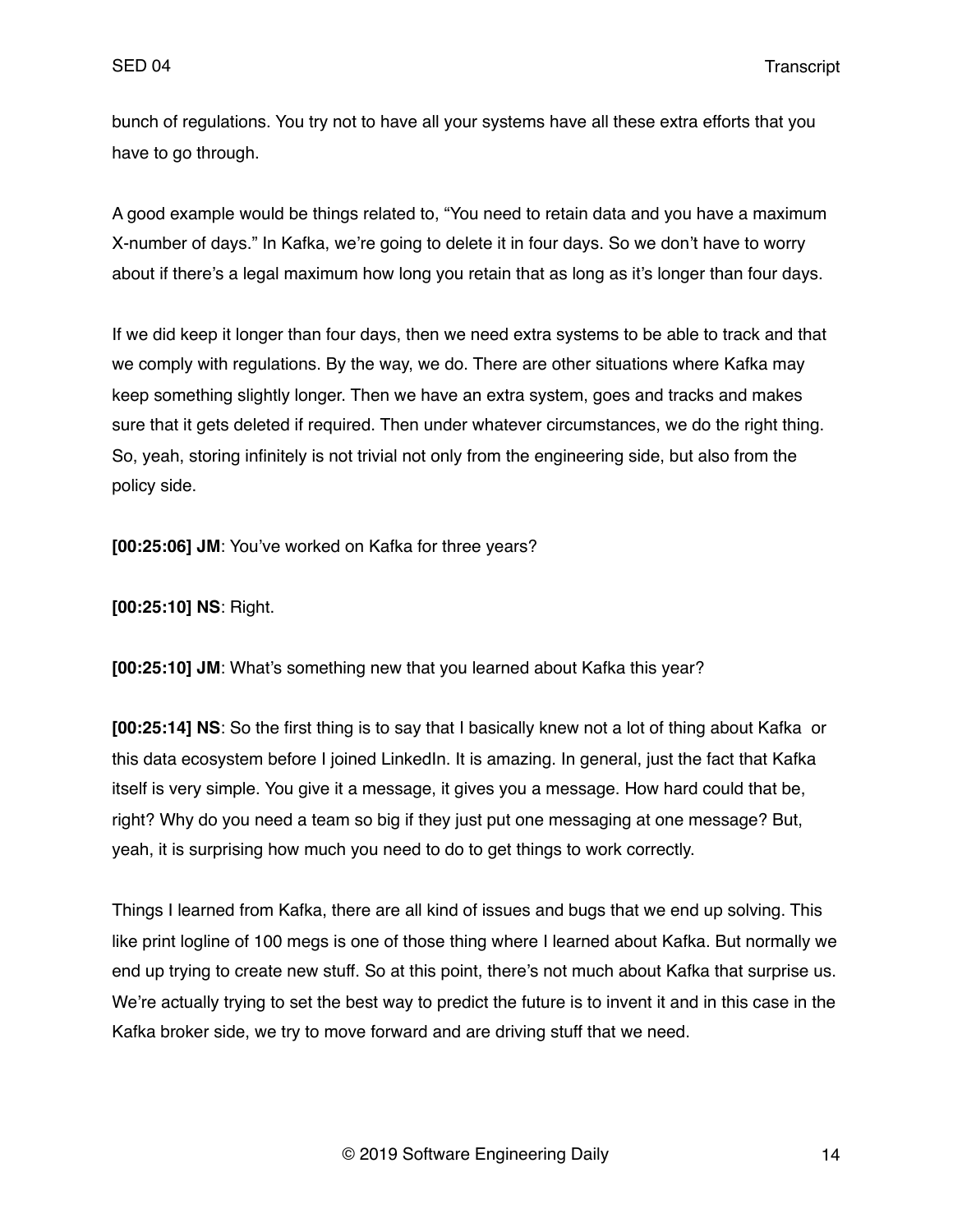Surprising things, things that work, things that don't work, but nothing in specific. I mean, I can talk about bugs and things that we deal with on a day-to-day. For example, we decided to do something incorrectly where there was a variable that got exposed in new Kafka clients that changed the time out and we didn't expose it and it changed the behavior from the previous clients and we have to change it back and created some issues, or the fact that under some conditions, partition moves take longer than it should. Bunch of stuff that I'm happy to talk about, but I know the detail would be – If you want to, I can go into detail. But I don't know the best for all your listeners.

**[00:26:34] JM**: Let's talk about one specific engineering feature of Kafka, and that is exactlyonce processing. Can you explain what exactly-once processing means in the context of Kafka?

**[00:26:48] NS**: Yeah. So first is let me start by saying that we don't use exactly-once processing for Kafka. Even though we participated in the initial discussions when Confluent, and a.k.a the community, was working on this. We had numerous video calls and we go back and forth and we reviewed and talked about these things. We ourselves don't use it. There's a number of reasons why. But let's talk about exactly-once kind of processing. Kind of implies that there are some data you send to Kafka. It will get processed once, and that's it. One and only one. Not zero, not two, not three. So you can do things like transactions, right?

Obviously, you can do things that happen only once. You can do maybe financial processing. Things that we care about getting the exact number, etc., etc. So that's such a powerful feature. But it comes at some cost from the system. In the case of LinkedIn, the parts where we have simple systems, they don't require exactly-once processing. So it comes kind of a tradeoff of performance to some degree.

But in the cases that we do require this sort of these, our pipelines are more complicated than a single one transaction. So having this multi-stage transaction support gets very complicated, because until you have the guarantees to your input and output systems, you will not be able to guarantee the exactly-once.

Because of this requirement, for us, we end up building this sort of behavior at the immediately higher layer, right? So I like I mentioned, we have databases that replicated via Kafka. They

© 2019 Software Engineering Daily 15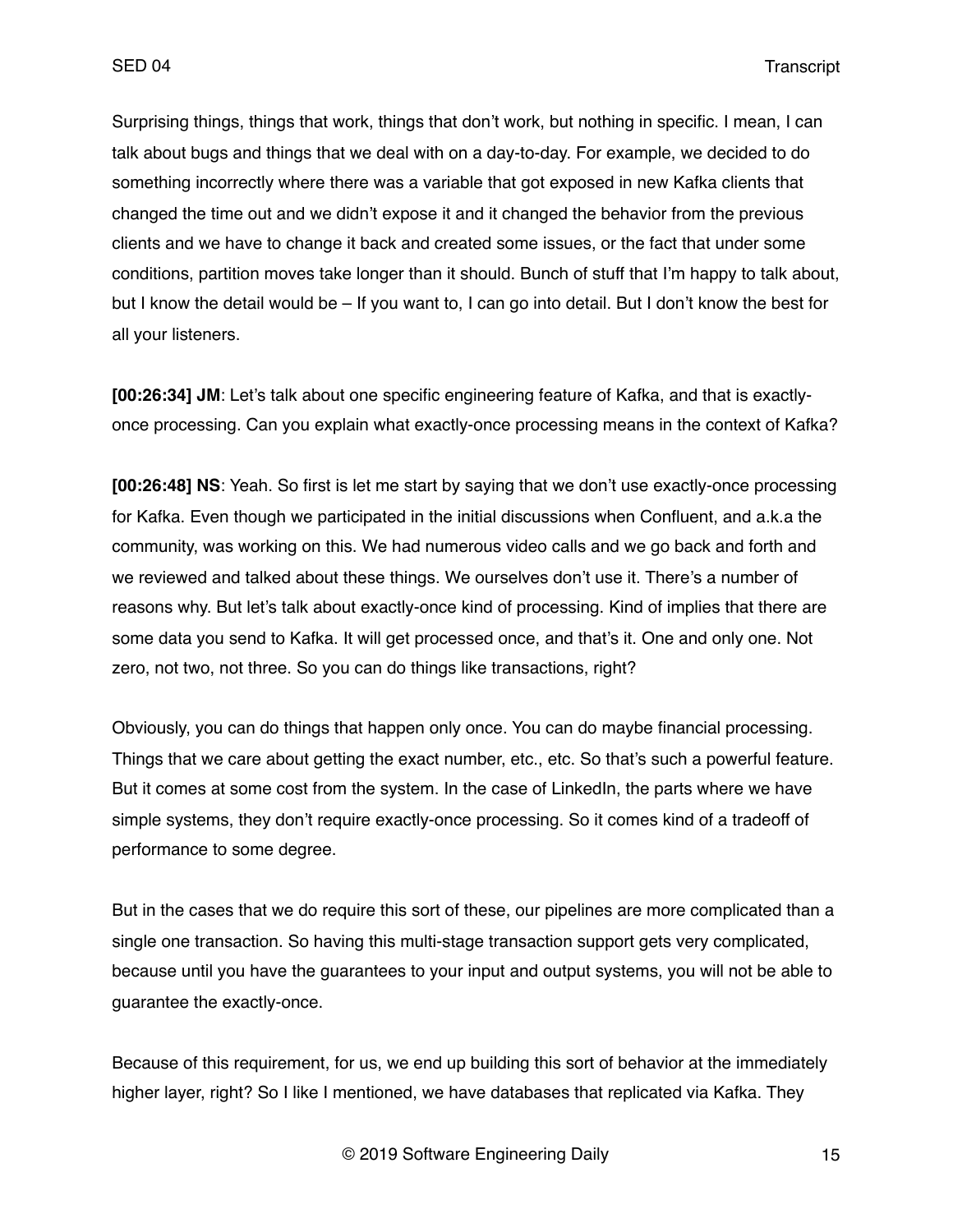care about not sending stuff or processing stuff or replicating stuff twice. So those systems are built with this in mind. From our cases, they are stream processing frameworks. We also build with this in mind normally because there are multiple stages. You never know who's going to consume and produce. At the end, we guarantee the exactly-once will give you – Will not be the exact thing that you really wanted to achieve.

So for simple systems, such as single hop and are trying to do just the single process nuance, they're very useful. So in this perspective, it's a very useful thing for Kafka streams, right? So it can do these sorts of things. But for our pipelines that are a little bit more complicated, we can't really take advantage of that easily. Not to mention that we're more like a tanker, right. So even if we could in some minor circumstances, turning us to kind of use a new feature is not as easy.

**[00:28:53] JM**: Let's move the conversation towards streaming frameworks for a while. What's the purpose of a streaming framework?

**[00:29:01] NS**: So, streaming frameworks normally refer to stream processing frameworks, right? So it's a way in which out of a stream ware data, you can process, augment, filter data. The frameworks allow you infrastructure way that provides you tools. So this is easier. So you don't have to build everything from scratch. In our case at LinkedIn, we do a lot of stream processing. It is one of our main ways to deal with our data. We're very familiar with stream processing. We use Samza, and it's a common available tool just like Kafka is.

**[00:29:29] JM**: How does a stream processing framework compare – I can think of two comparisons. One would be Hadoop MapReduce. So Hadoop MapReduce can process large volumes of data in a singular batch fashion. Another comparison might be I could write a simple Python script that literally pulls data from some source and performs an operation on each data point from that source. Could you contrast streaming frameworks with those two examples?

**[00:30:02] NS**: Yeah. So we have that discussion regularly both in our offline team and our near line team, so into how things contrast and map. At the end of the day, there's a notion to this, this big gap and disagreement. But the truth is we do things very, very similar. Trying to find the places where things differ is in itself an interesting thing. People normally would say that for streaming frameworks, you have a process that continuously run and processes infinite amount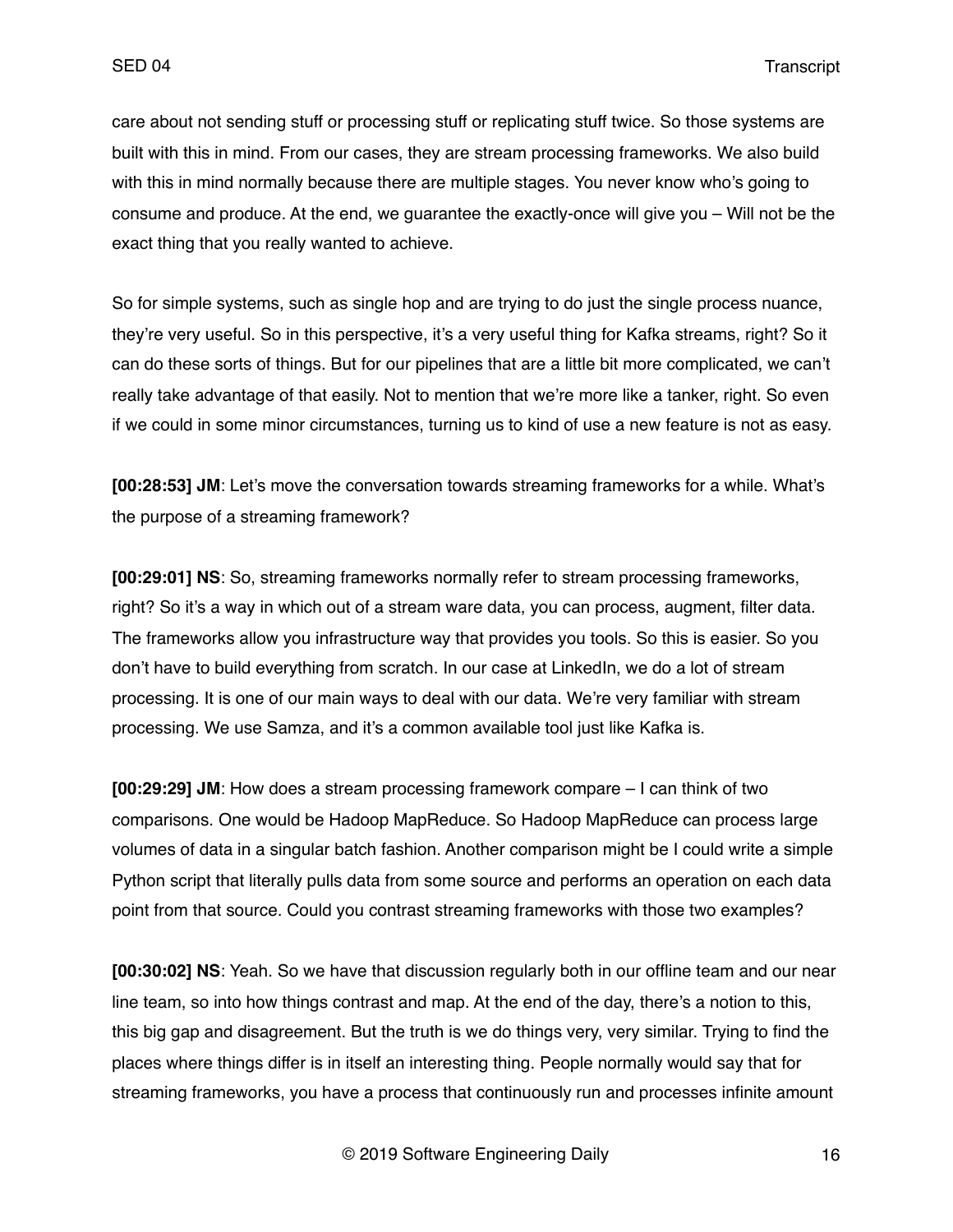of data with no stop. The best side that you have on your finite data, it is done, right? But both of those can be obviously used in similar ways. You can just run your batch job numerous times, or you can stop doing the stream processing.

In our case, in the case of the MapReduce, there are some computations that are more efficient. If you use MapReduce and if you know the whole dataset, you can immediately optimize. You know how much you're going to need. You're doing a matrix multiplier or some other thing.

**[00:30:52] JM**: Like if you did Hadoop MapReduce.

**[00:30:54] NS**: Yeah, in a MapReduce situation. So knowing all these in advance allows you to make some optimizations. On the flipside, on the stream processing, other advantages, let's say latency. You can compute intermediate results and use those. But they do have the requirement that whatever computation you're doing has to be possible to be done incrementally. If it's not possible to have an incremental computation, then doing the stream processing situation will be hard.

In the case of a Python script just running and computing, it is kind of like a stream processing thing, but without a framework helping you. In this case, for example, for Samza, Samza will help you do store intermediate results? If your process dies, what happened? Did you lose half of your competition or can you restore and continue? So stream processing frameworks will help you do all these.

They'll provide you with a high-level abstraction, and you can write less number of lines of code, debug easier, because a framework will do all the hard lifting for you. All you need to know is like the higher level thing. The example being, if you provide an API, let's say, in SQL, which is kind of the hot thing right now, you just write some SQL. Then the system underneath will figure out how to do everything else for you.

**[00:31:55] JM**: Do those stream processing systems, they also parallelize the data so that data would be processed faster?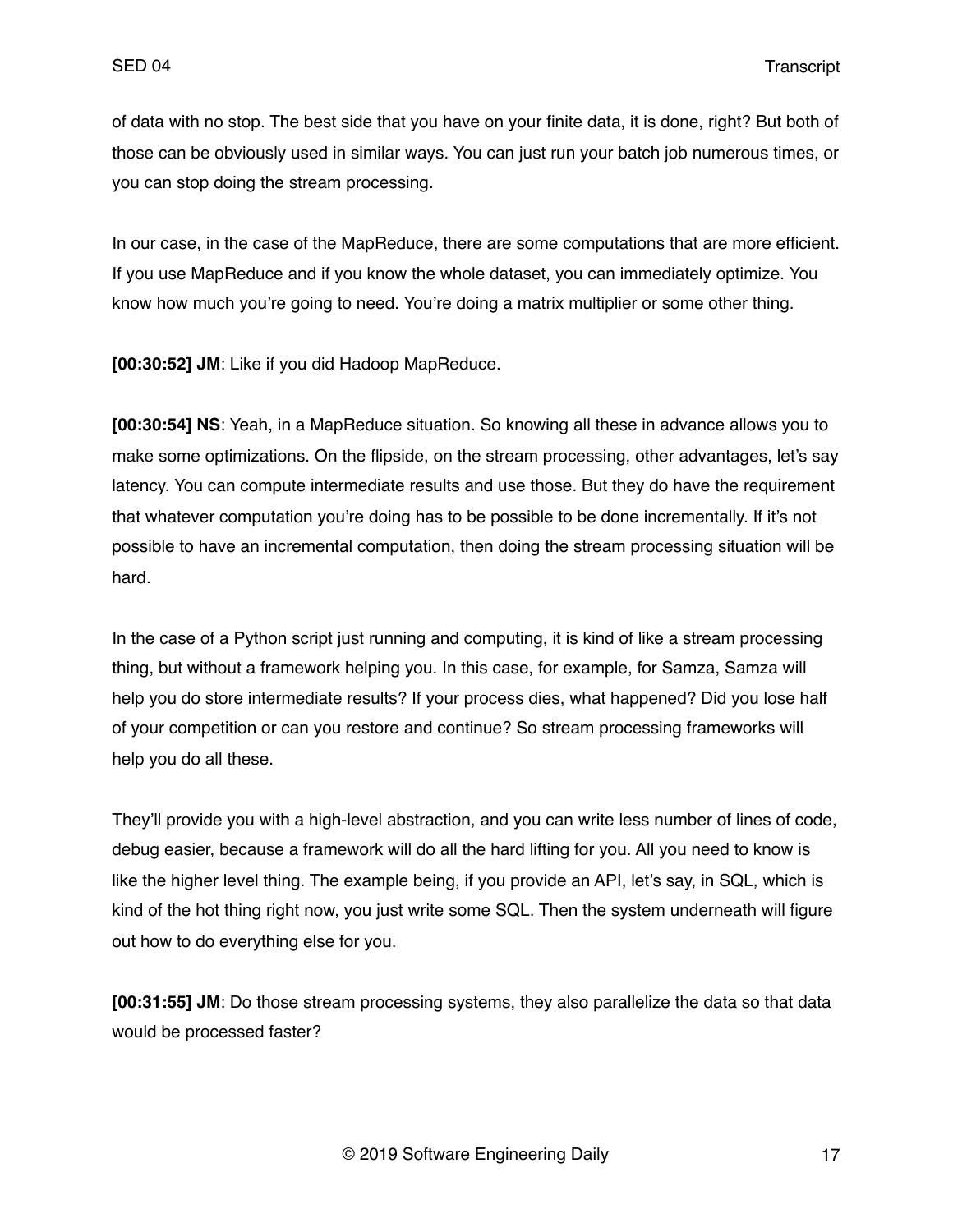**[00:32:00] NS**: They do. So the different systems will have different requirements. Depending on how full feature your system is. By the way, all modern systems kind of like – They don't copy each other, but they all kind of went in the same direction, right? They're all trying to make things easier. In the case of Samza, but it will be similar for Flink or [inaudible 00:32:15].

The first thing that your system might end up doing is splitting the data in the right way so that your next computation happens correctly. The example being, if you're trying to compute something where you want to know something on users grouped by country. The first thing that might happen if your data is not grouped by country, you'll split it up into by country. So in our case, we would call this a repartitioning job. Streams come in, organized in whatever way. The first thing that happens is they get reorganized so that streams come out per country. Then you can perform with locality, with obviously "caching". The competition on that like per country thing that you want to do.

It may be that one country has more than others, and that one has to be done in two locations and then join. I mean, there's plenty of things that a system can do. Having a framework will abstract this out from you and it will figure it out.

**[00:33:03] JM**: My understanding is that Kafka is often used as a platform for storing data that stream processing systems are going to read from and write to. So you might have a situation where you've got all these raw events that are being created within Kafka you could have stream processing systems that are reading from Kafka, sucking in those events, processing those events, perhaps refining those events and then writing them back to Kafka in a cleaned up fashion or in a materialized view fashion. Could you describe the interaction between Kafka and stream processing systems at LinkedIn?

**[00:33:47] NS**: Yeah. So what you described is actually correct. Our stream processing framework like I said, Samza, uses Kafka extensively but are not Kafka specific. It can read off of Kinesis, or obviously Event Hub, but it can also read off of HDFS. The source of the data itself may not specifically matter. We can actually read off of like our database is Oracle or Espresso, but that we do because we first we send it to Kafka and then we read it off. Then we use Kafka as an intermediary way to store any temporary results or between stages of the computation.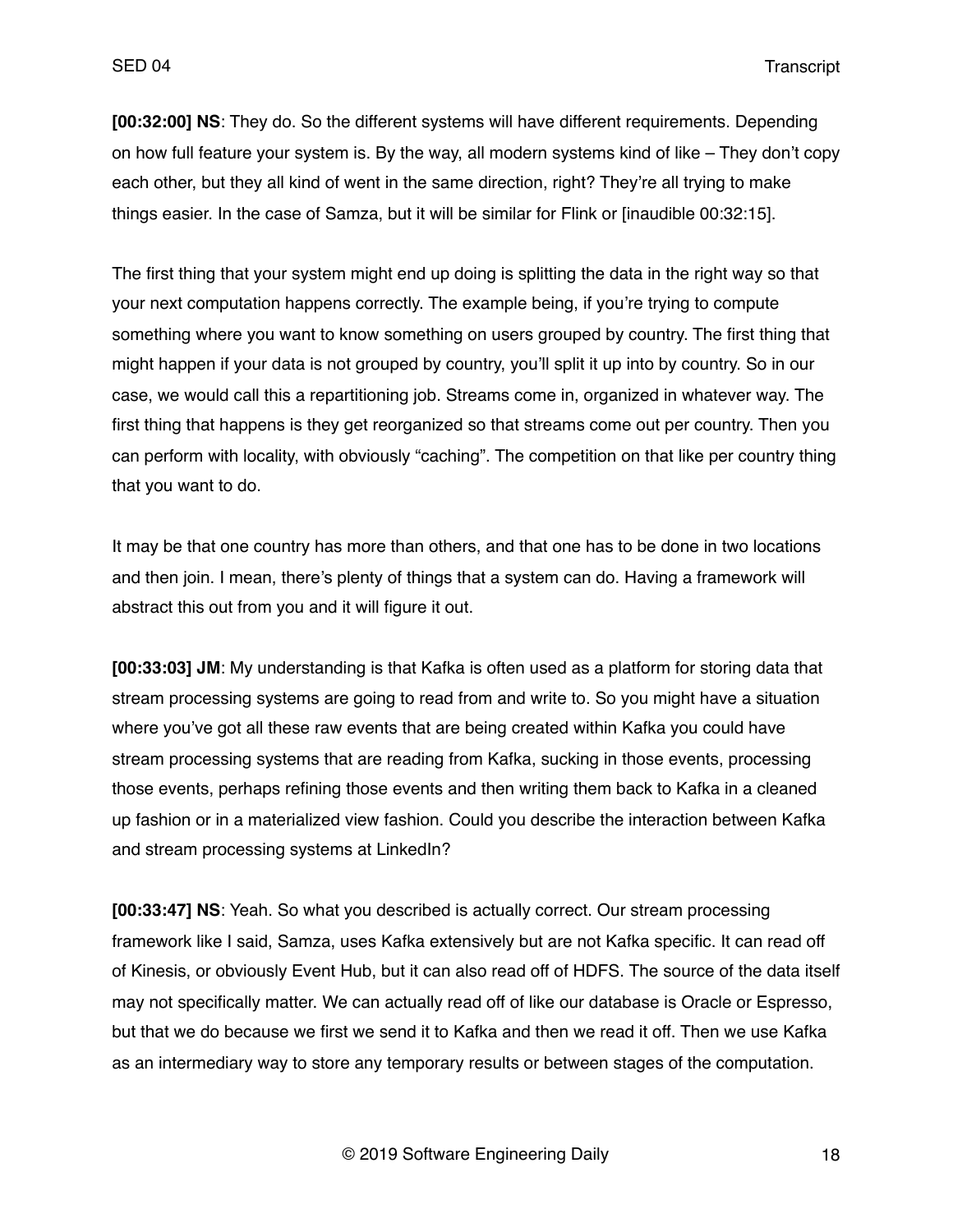We also use it to store, let's say, checkpoints. So we can like revert back or we can kind of restore if one our set of nodes failed. So Kafka is kind of integral of doing this like stream processing back and forth, back and forth, back and forth. Depending on the job that you're writing and the framework that you're using, you try to optimize and not to have to redo work or not to have to go back and forth to Kafka a lot. But it is one thing that we do to be able to continuously compute and then move forward.

Like I said, Samza would just assume that we use here, Apache Samza to be exact, relies on Kafka for a lot of the things on the internal path, whether we're doing, like I mentioned, SQL, or some of the native Java APIs. It goes back and forth to Kafka.

**[00:34:57] JM**: Do you have a good maybe example or use case of Kafka plus Samza in action that comes to mind?

**[00:35:04] NS**: Right. So everything that I mentioned before kind of works. I mentioned, let's say this thing that you're trying to get a notion of, like the top view page at LinkedIn, the top view page maybe per region. First, we will figure out per regions. But even just the top view page by itself is already an interesting thing.

The data that comes into Kafka, because there's a lot, of all webpages are being viewed may not be initially distributed by page that you're viewing. We're just going to say article. Let's say you're looking at the published articles on LinkedIn. It will be per like geographic region or per user or per – We're actually distributed, right? So we spread it out.

But if you want to compute something per page, then you have to perform this computation of like dividing and calling all the pages, computing how many times this page has been see in the last hour or the last 10 minutes or whatever window you're trying to achieve. Then aggregating that data and figuring out what is the top one that gets used. There are multiple ways to [inaudible 00:35:56]. So there are multiple ways you can imagine this computational [inaudible 00:35:59] of getting the data that you want. The framework will calculate it for you. Then we output that out normally into another Kafka topic. Then that can be used to serve like content that we end up sending.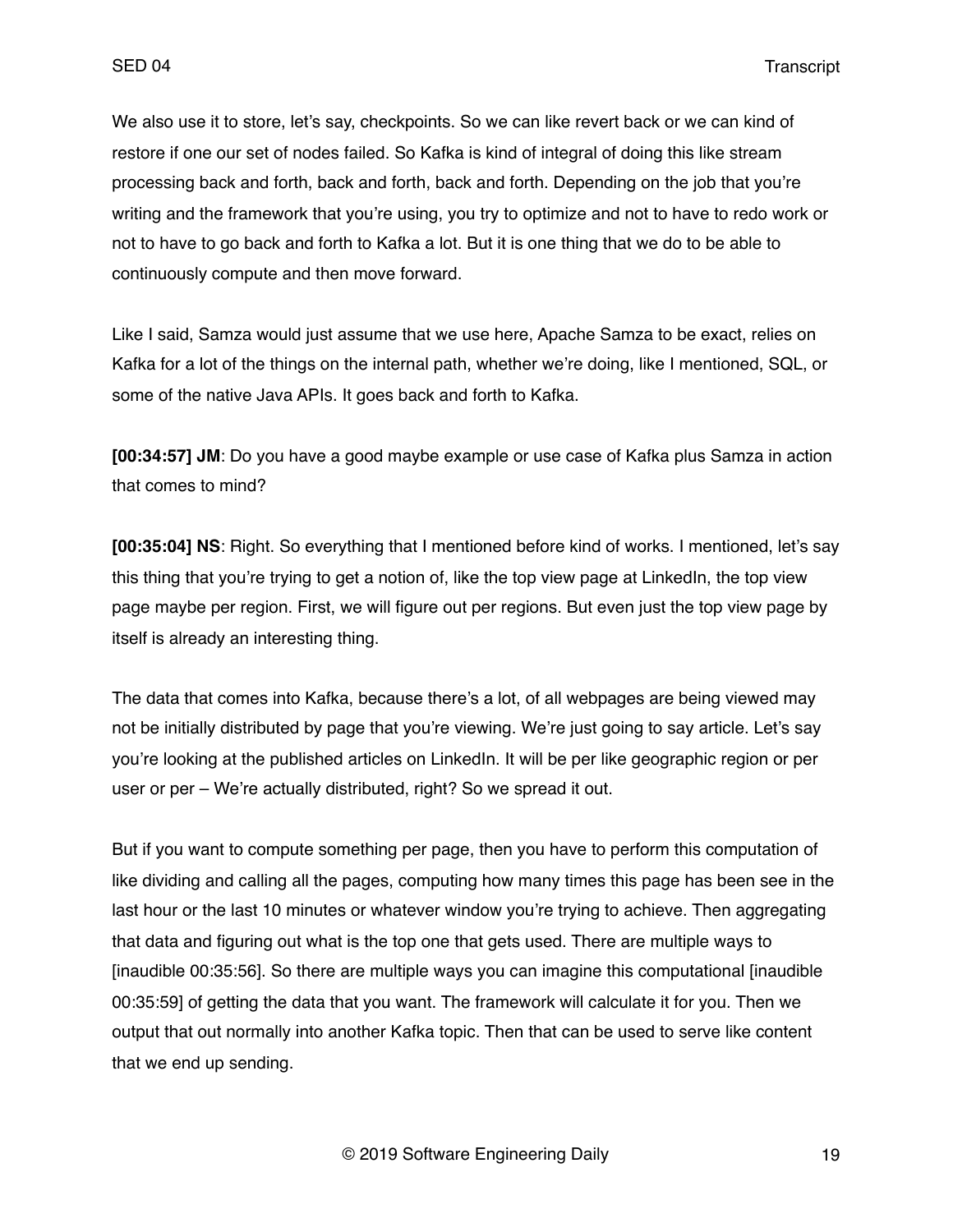Also, an example of how some of these things are done relates to security. Without giving any specific algorithms, we look at attack vectors, right? So if we somebody sending too many messages, that might be somebody trying to spam. We'll detect that with a Samza job. That's looking at all the things that are being sent, computing averages. See if there're outliers. Things that we need to look into and then potentially issuing output that the separate system will then either take a look at it closer or block. Let's say we might want to block a user or something along those lines.

The same thing is true for everything. So at LinkedIn we use stream processing quite a bit. It is a third of our Kafka traffic I believe. We have 3,000 jobs to do stream processing. So, yeah, it's something very, very common. That's actually one of my headache, because big clusters are maintained to do stream processing.

**[00:36:55] JM**: There are a lot of different streaming frameworks. My understanding is that LinkedIn has mostly focused on Samza, because for similar reasons that LinkedIn has focused on Kafka. Samza was I think built within LinkedIn around this time when there was kind of a golden age of Hadoop infrastructure. People were just building a lot of new things. There was a lot of movement going around. But does LinkedIn also use other streaming frameworks, like Kafka streams, or Apache Spark, or Apache Flink? Do you have an understanding of how these different streaming systems contrast with each other?

**[00:37:33] NS**: Yes, we don't use other streaming frameworks. Although in the case of things like Spark, it doesn't have to necessarily – So we do use other frameworks to do data processing. But in the case of streaming, we use Samza exclusively.

For some jobs that do "stream processing", they actually might not rely on Samza. They might do stuff by themselves for some very, very specific particular reason. But everything that we do is normally Samza in the stream processing arena.

How they contrast to each other? I think a while ago, when things started, the contrast was big, right? Some would focus on like stateful processing. Others would focus on like latency. Others would focus on API. But as time goes by and all the communities kind of like cross-pollenate, then we always end up kind of in a similar situation.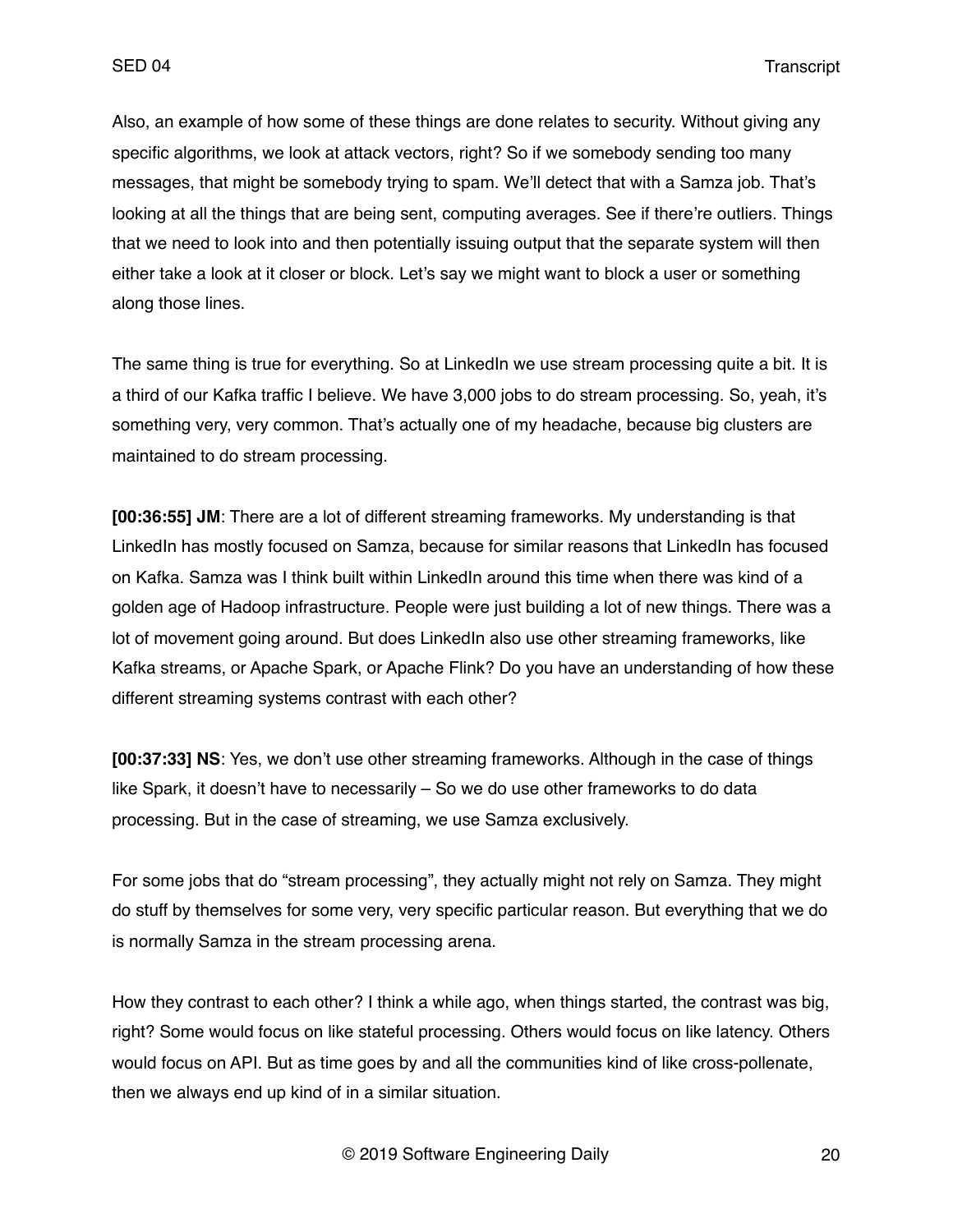An example, and I think you did have in your previous podcast, you've talked about Beam in a number of places. But Beam coming out of Google, which is basically this like layer on top of some frameworks both online and offline is something that we thought was very useful. Now, for example, Samza is one of the supported runners for Beam.

So it is part of the community. Internally, we can use Beam as well. So now some feature that's offered by Beam then is just available on Samza as well. That's true for Flink, and that's true for Spark, and that's true for many other things. Yeah, that convergence is quite bit.

At this point, for anybody choosing a new system in the stream processing arena – Originally, when iPhone and Android came out, the best answer were like use whatever your friends are using, because you'll know who to ask questions if you need support. In this case, if you're familiar with one, you're probably pretty close to what you need. You can use that one. But, yeah, they're all kind of like self-equivalent.

For us, we love Samza, so that's why I can continue talking about Samza or why we think it's the good option. How we're innovating and pushing stuff forward. How we focus on stateful processing. I don't know if [inaudible 00:39:22] for Samza is public, right? But obviously we're trying to make things better. We rely on it quite a bit. For us, it's a really actual mean and it's a production system that is used like to serve a bunch of the – Like I just mentioned, like threat detection. For us, that's very important. I can assure that we maintain it and it runs. If anything is not working, we'll fix it.

We also want to make sure that like whenever a node fails, we restore as fast as we can. So if you imagine a simple system where a node goes down, if that restore of that job that was happening there takes minutes. That might be too long. We might want to switch in seconds or less. We'll continue working on these features. So if anybody wants to join and use Samza, feel free to come to our meet ups or our discussion or forums.

But having said that, if you like Flink, Flink has the advantage that you have companies behind it that support it. If you want to use Beam, you have like the backing of Google to go on like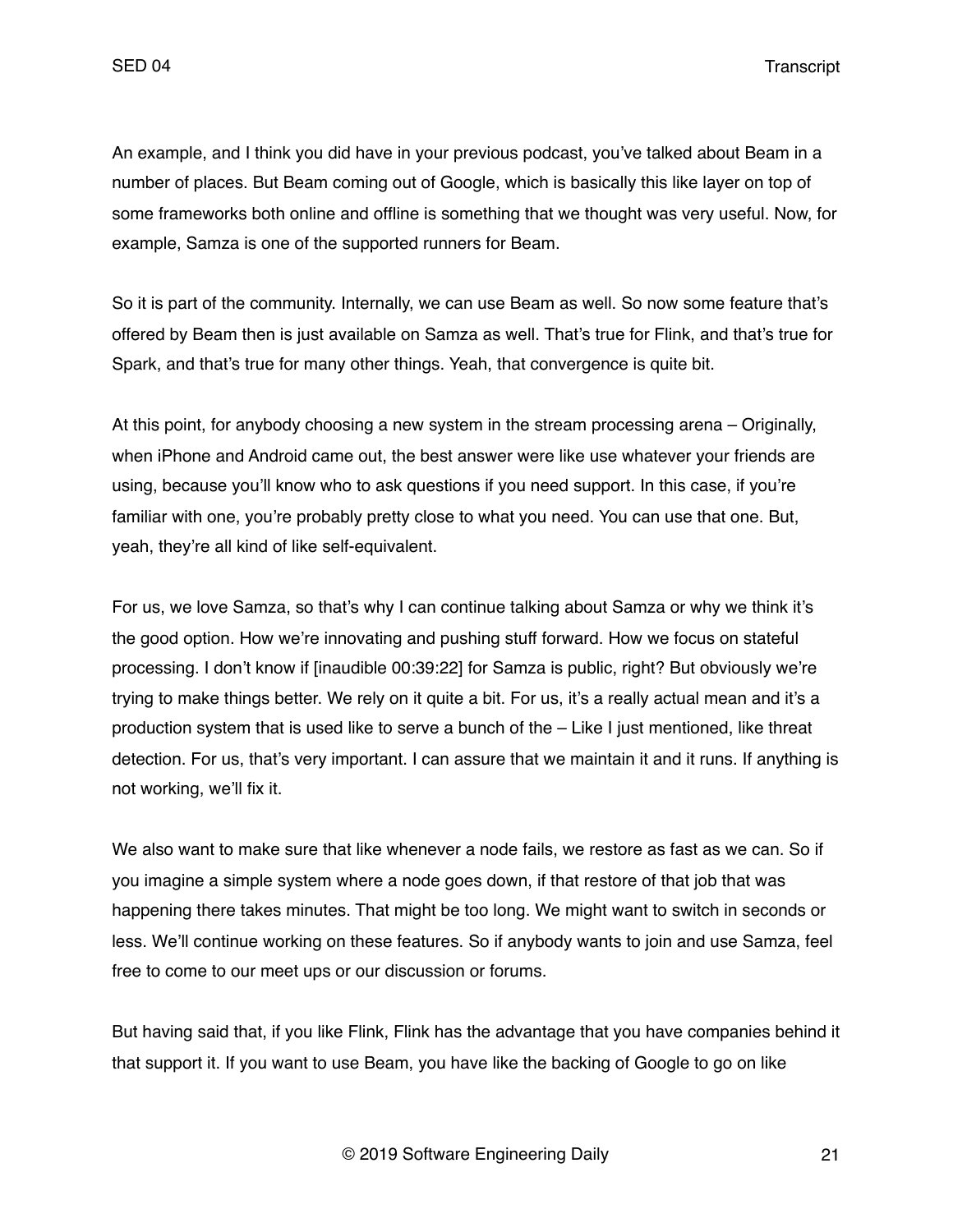Google stuff. So it depends on your other factors. But in terms of like functionality per se, we're happy with Samza and I think they're relatively equivalent.

**[00:40:21] JM**: Some questions about management. So you manage a 35-person Kafka team. Is that right?

**[00:40:29] NS**: Kind of. The SREs don't directly report to me. So 25. Let's say 25.

**[00:40:32] JM**: Okay, 25. What's the hardest part of managing a 25-person Kafka team?

**[00:40:37] NS**: I don't know. That's different from managing 25-person anything else and engineering. There are some young people that need to be mentored and coached. There's some like more senior experienced people that want to drive and set the agenda, and there's kind of the balance that we have with the goals of the company and what needs to be done and what we need to achieve.

So far, at LinkedIn that has been relatively easy in terms of like mapping the goals with what we're doing internally, and our management change has been very, very supporting. I always say, "You know what? We need to work on this, or build on that, or do that kind of stuff." So it hasn't been that big of a problem. We have lot of personalities. We have very smart people. You have to make sure that everybody gets along. I think they are regular management jobs.

In terms of technology, trying to get to a place where we can plan for the future, it's just a matter of like bouncing your resources, right? I kind of joke in my job at LinkedIn, is to make sure Kafka runs today, and then to make sure Kafka runs tomorrow. It's like how much do you balance on fixing issues today versus planning for the next feature to scale? How am I going to let Kafka scale another X-number of times in the next number of years?

By the way, Kafka, even though it's a matured system, at LinkedIn grows continuously. It sometimes grows faster than we immediately expect it. Not to mention that we have tolerate peaks and valleys and all that kind of stuff. So it is an interesting job.

**[00:41:57] JM**: Are you still writing code?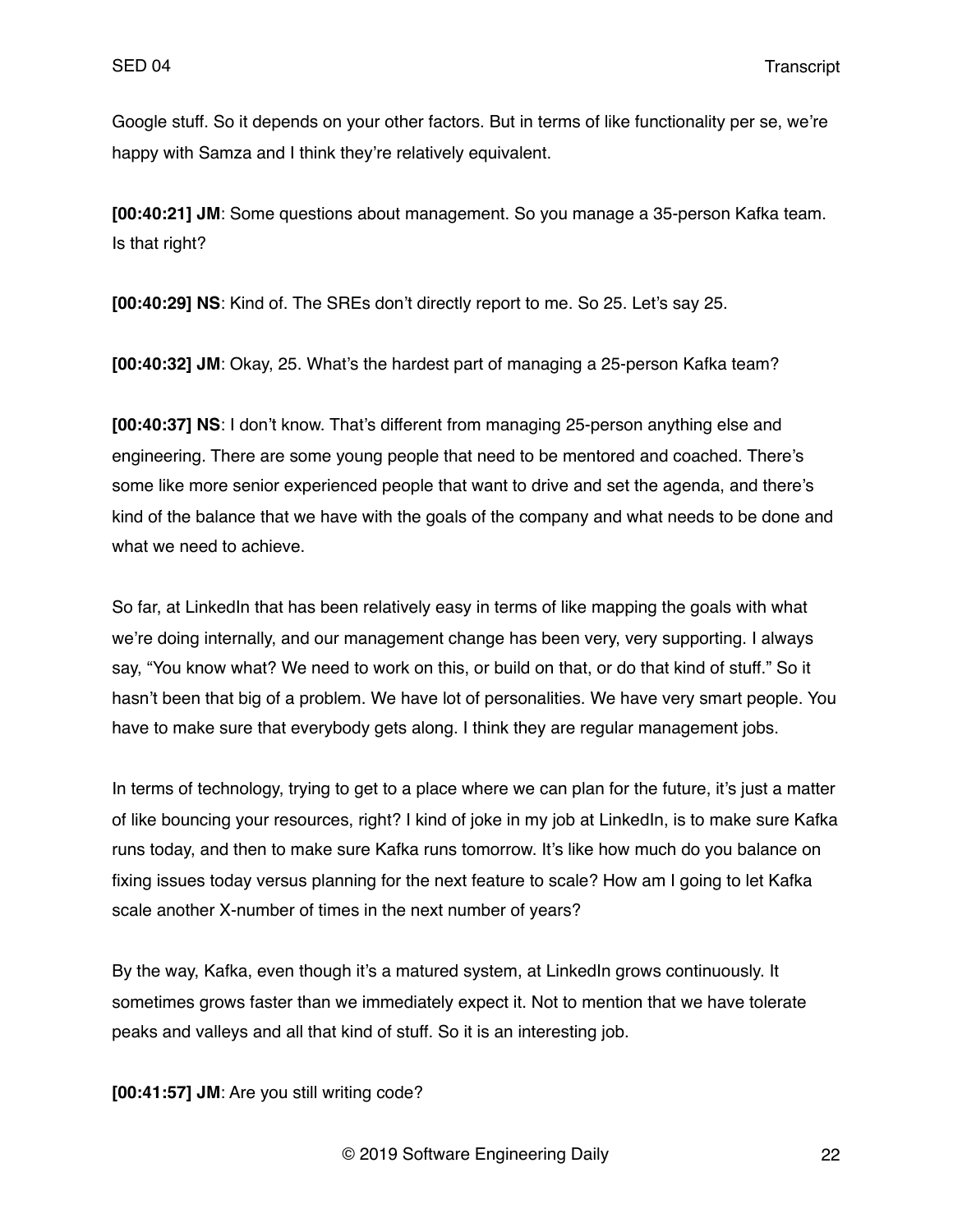**[00:41:59] NS**: I don't write code directly. I don't write Java code directly. I sometimes script reports, because I need to get some data. I'm always teaching some of my younger engineers to kind of like do the shell more, even though a lot of people just prefer like UIs, which is kind of funny. I review code, and I review a lot of the designs. So you're asking, because you know my background is on the IC part. So I normally spend my time on design review more than code review, or for that matter, writing code.

**[00:42:25] JM**: Was that a hard transition to make for you? Because I know there are some managers who have trouble giving up the keyboard.

**[00:42:31] NS**: It is hard. So I've never been – I've been a competent coder, but out of my peers, I've never been the best coder. So giving up the code is not the harder part for me. I've always wanted to achieve more than what you can do by yourself. So that always means working in a team. Here we have a great team that delivers. But they're very dependable, and we have a great charter. People know us. It is relatively good.

Harder part is figuring out how to map the mundane stuff, right? There was a discussion when you think about systems, most of the people out there are not writing new code or new systems. They're making sure that the current code works well, right? That is something that we don't recognize enough. I think it's something that both managers and engineers need to think about. Not only when you're doing and working on code, but even when you're writing new code. Highly likely, you're not writing code for yourself. You're writing code for somebody else to maintain, for somebody else to look and debug. So kind of helping all the young engineers do that is kind of one of the important things to do.

**[00:43:28] JM**: This is kind of why I actually left the software industry, is because I really didn't want to maintain legacy code. I just didn't like it. It wasn't fun to me. To me, it was not – I was just told this is what software engineering is. I was like, "Maybe this is your definition of Software Engineering Daily. I don't want to maintain your legacy code."

I've had some really interesting conversations with Facebook managers, actually, because I was interviewing a Facebook – Actually the guy that manages the React team, kind of the open

© 2019 Software Engineering Daily 23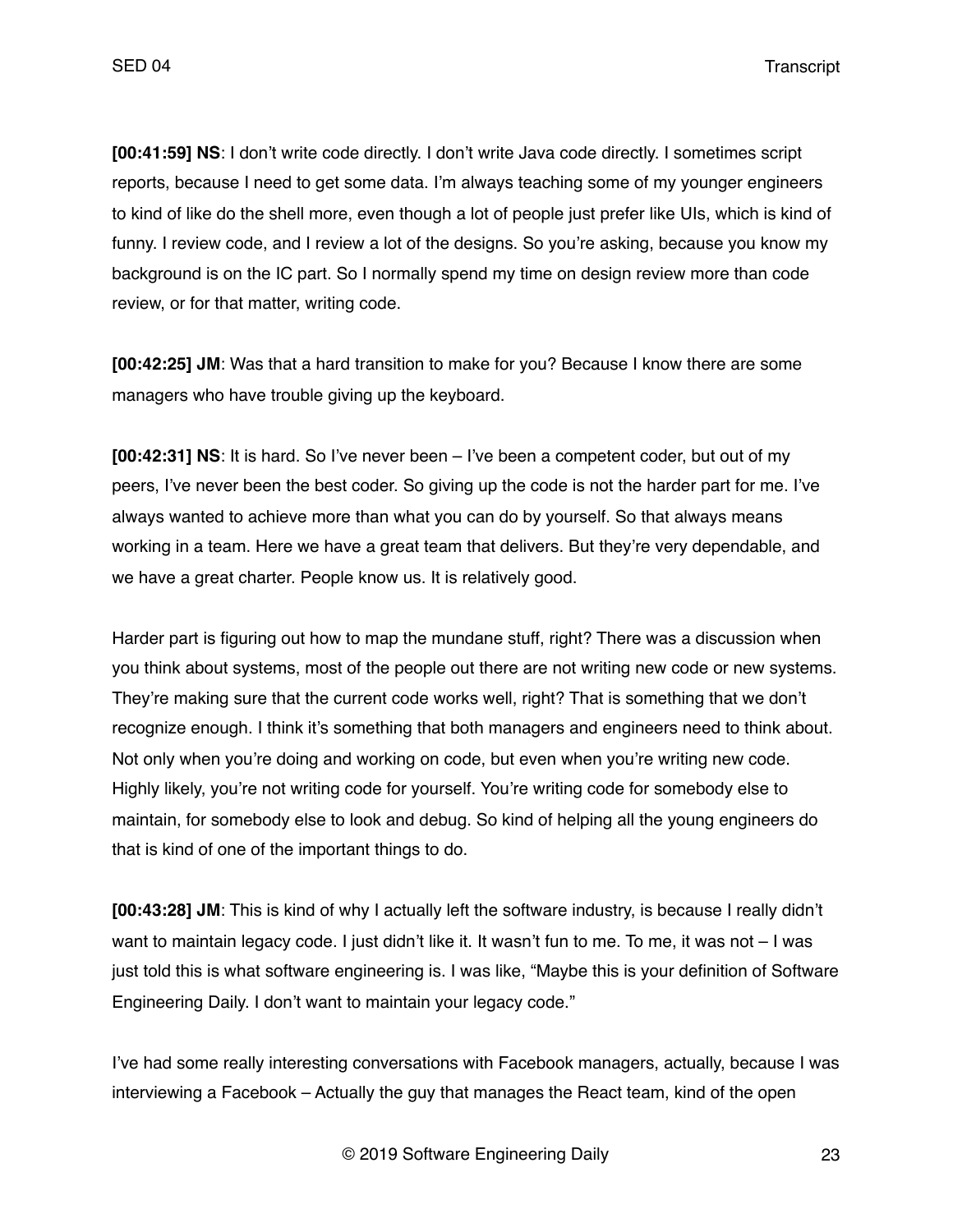source React Team. His team was very, very happy. I was just trying to understand who does the work that's not fun? There's always work on an engineering team that's not fun. To me, it does seem like a huge measure of a manager's skill to be able to allocate that work in a conscientious fashion and know that if you're allocating legacy work that's not fun to somebody, you are telling that engineer, "Look. I understand this is not the most fun thing in the world, and I want you to know that I recognize the fact that you are working through this not very fun process."

**[00:44:43] NS**: Absolutely. So having that conversation probably helps a lot just as a start. Then achieving that balance is not easy. I try. I don't think I'm like amazing at it, but I think at least we still feel like we're all in a team and we're all in it together. Having said that, what is boring for some person may not be boring for another.

**[00:44:59] JM**: That's for sure.

**[00:45:00] NS**: Right? As an example, even on not just code maintenance, let's say documentation. Some people actually like to document code.

**[00:45:06] JM**: Some people love it.

**[00:45:07] NS**: Some people like to do good, like technical writing. I really appreciate those people. I appreciate when somebody on the team will come and deliver a good document thing. Sometimes they love to do it, right? Of course you can also go and document and realize, "Hey, this code could be improved." Then you end up wanting to improve the code before the document.

In the case of maintaining code, I don't think it's that – Maybe I'm a bad example. I don't think it's that bad for multiple reasons. In the case of Kafka, first of all, all our problem seem interesting. When something fails, first we have to like do the detective work. It's like film noir and like, "Oh, the node failed. Who killed it?" We have to go and figure out why it died. Was it poison? Did the other node kill it because it sounded too many – I don't know. Like just doing that investigation.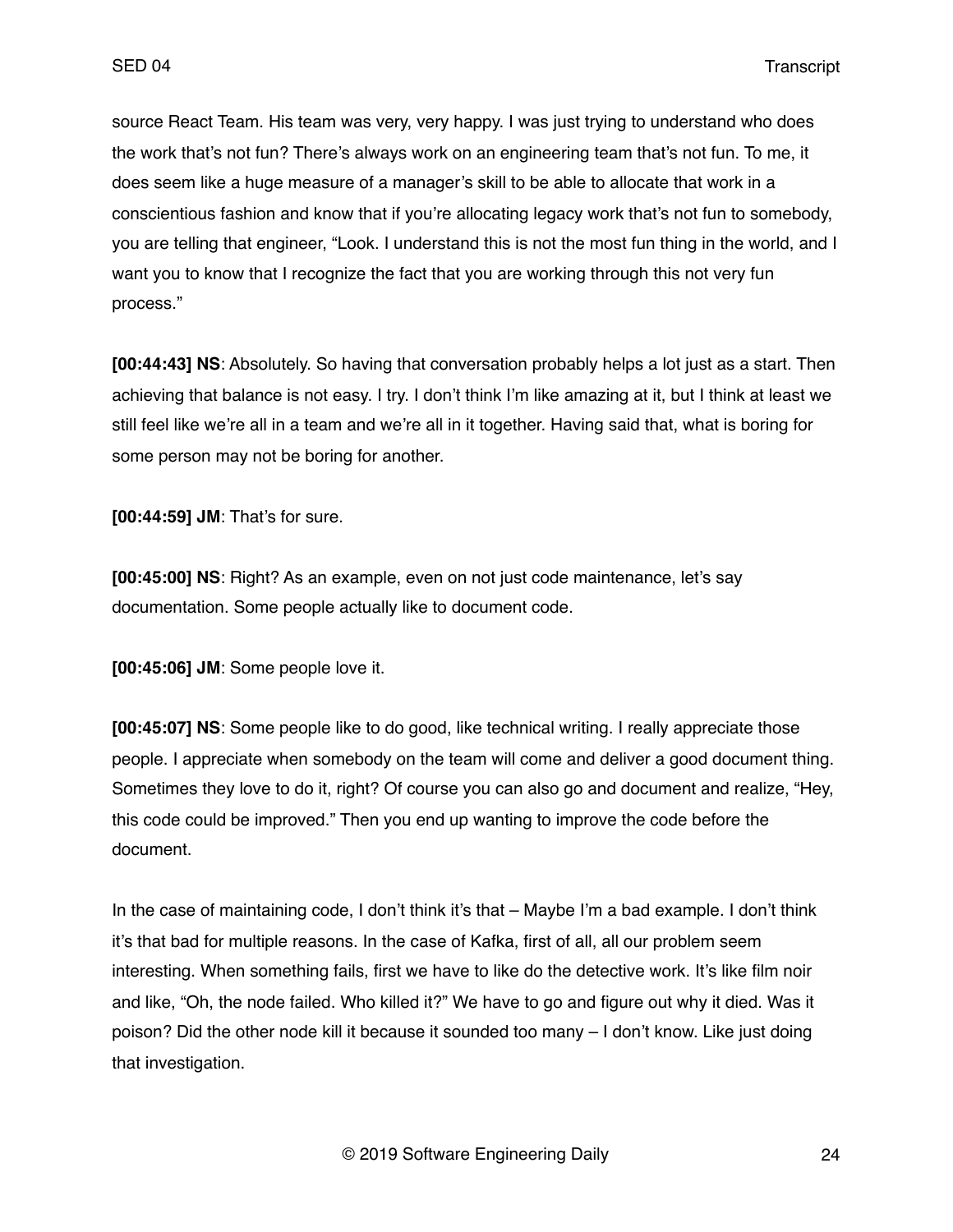#### **[00:45:51] JM**: What's the log message?

**[00:45:53] NS**: It was the log message. I mean, we joke, but there's a sense of achievement when you understand what the problem was, right? So getting to that point I think is very rewarding.

Second, the maintenance part of like – There's a book. How do I solve it? I find it exciting. Again, I don't know that I'm a representative here, but it is basically trying to solve a problem given some constraints. The constraints are you can't change the whole system. You're limited by this, right? It's kind of like you're in a escape room and you have some limited options here.

What can you do in a reasonable amount of time that is going to deliver, solve the problem? Maybe it's multi-stage. Maybe you need to find like the immediate solution today to like mitigate and make sure that side is up. Then you'll find the long-term solution that will do the right thing. Sometimes is there a long-term solution in like two quarters in the log time solution? You know what? We rewrite this. We are never going to do this ever again. ZooKeeper being a good example, right?

So at the time it was the right solution, and now we're trying to move away from it. Do we consider moving out ZooKeeper for Kafka maintenance? I don't know. Some people might consider maintenance. Other people might say, "Man! That is really exciting. Some of it will be maintenance, like how do we like plum some code here, some there? There'll be some part that is exciting, like, "How do we do Raft, or Paxos, or what else do we use to replace how ZooKeeper does coordination? Do we use a library [inaudible 00:47:11] existing open source library we can just load, or are we going to write it from scratch?"

Do you really want to tackle like the mathematical proof of correctness in the code that you write, or are you willing to delegate and just use like some library that somebody else did? In which case, then you have to debug the library. So that's a plus or minus. I find it all interesting. Still, there's still stuff that you have to deal that are less mundane and it's just like maintenance.

Yeah, for that part, sometimes you just have to do it and we'll distribute the work. We'll to have fun. We'll celebrate at the end of the day. We'll celebrate and recognize the achievement when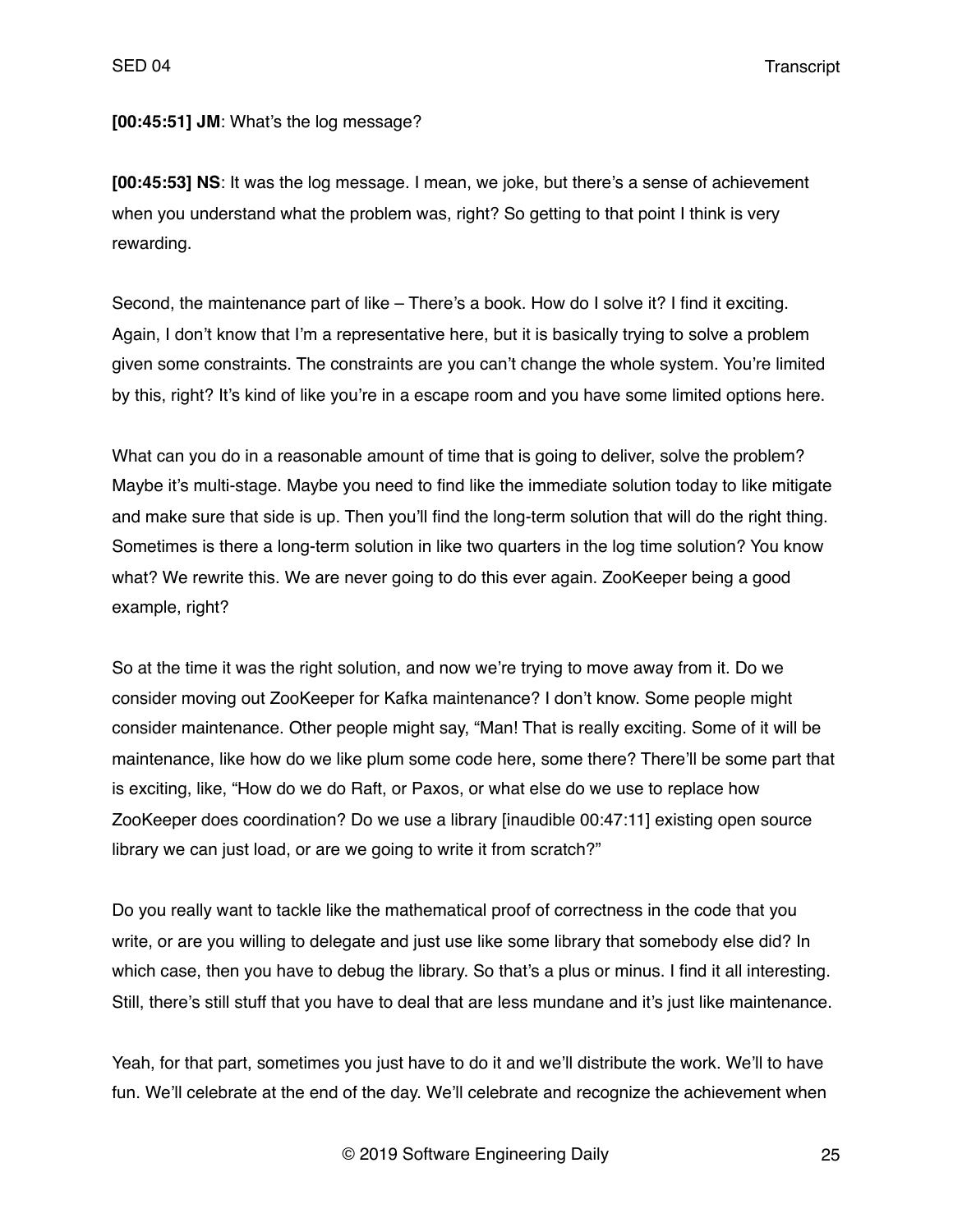we got everybody to like deprecate code that nobody wanted to use and nobody wanted to maintain, and you force some team whose job was already working to change something even though they didn't want to.

If you feel you're on the same team, I think you celebrate together. If you don't feel you're in the same team, you all suffer together. At least if you feel in the same team and you're suffering, it's still good. It's when you don't feel you're at the same team and you're competing against your peers where you come in to this like everything is horrible and like it's not worth it to do that.

**[00:48:12] JM**: When you make an improvement to, let's say, a Java client, a Kafka Java client. Assuming that is work that your team does. Let's say you just improve some failover case in a Kafka Java client. Do you go through all the codebase in LinkedIn and update those clients or do you send an email to every team that is consuming that client library and say, "Hey, we've got a new update."

**[00:48:43] NS**: Were you prompted for this question?

 **[00:48:45] JM**: No. Are you doing this right now?

**[00:48:46] NS**: Yeah. No. First of all, at LinkedIn, we have a process called horizontal initiatives, which is a commitment company-wide that some percentage of your time may be required to be spent on these type of upgrade tasks. So, for example, let's say that we have a library or we're deprecating, whatever, Python 2. Then anybody that has Python to cod will get notified, "Hey, you know what? This quarter or these two quarters, you have to drop it. Move over to Python or whatever it is that we're deprecating."

In the case of Kafka, we have a number of abstraction layers. Some people use Kafka directly and use the Kafka clients.

Some people use our simplified kind of Kafka client, and we get to modify that code. That code, the client code is something that is available for anybody to pick up. What's end up happening is what if I need everybody to pick up that new version because it has something that let's say makes our system more efficient, or in this case, migrates over.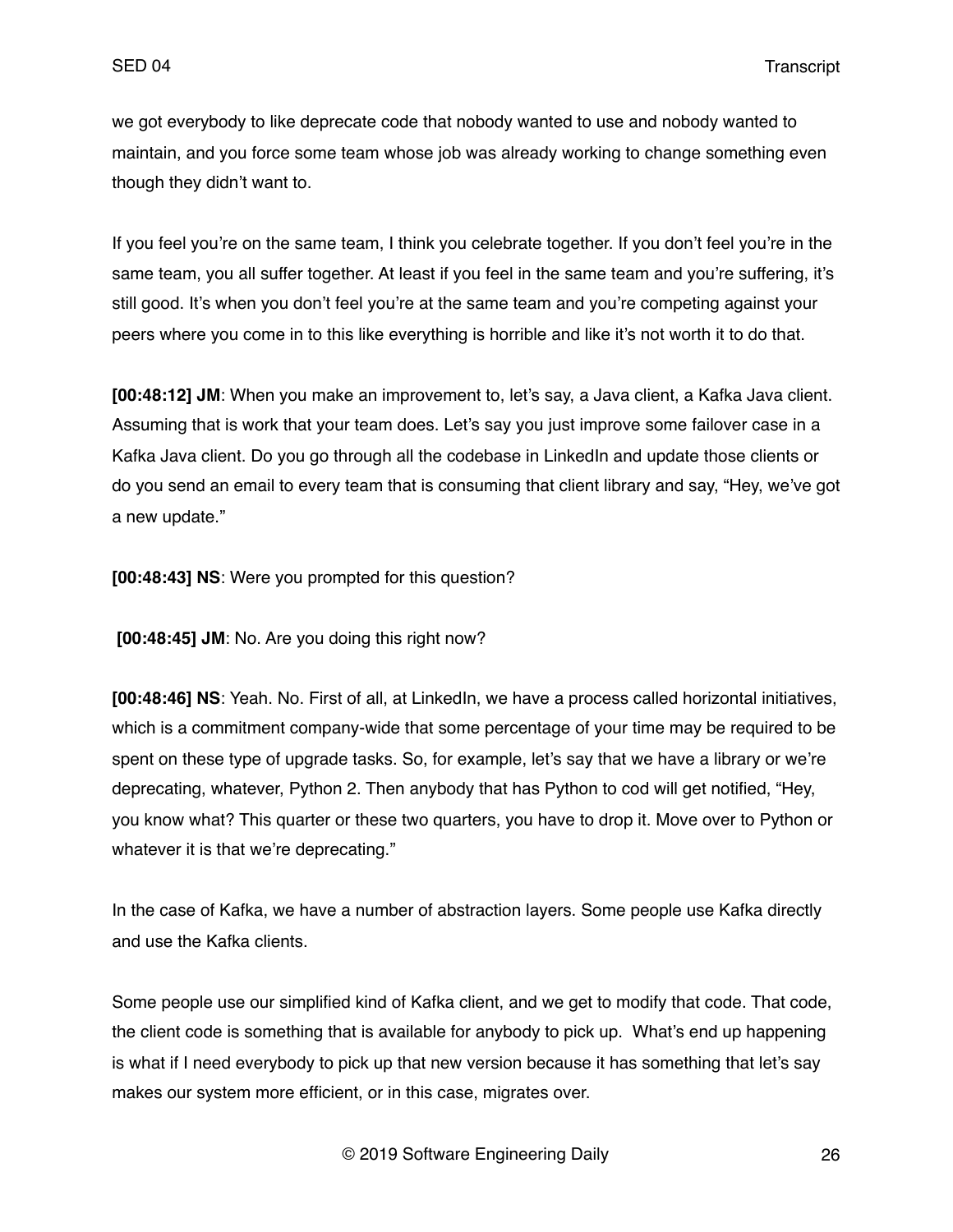The reason I mentioned you were prompted is because one of the big things that happened with Kafka 2.0 is the community decided to deprecate what we call the Scala clients or old consumer. These are clients that relied on some Scala code and they have some specific behavior. They don't abstract a lot of the internals to Kafka to the user code and it was the right thing to do for the community. So upstream deprecated these. We could not, or we could not in time to deprecate that.

So now we're going to this thing where we want to deprecate that code and it will take us a long time. I'm happy to go into the details, but involves a lot of like help on our side from a system perspective to the people that use this old code to move to the new code that we found available for a while, but it's non-trivial. So were going to spend a lot of time helping them, like live.

Because the problem is that, again, it's simple. You publish them. You subscribe. But when you have a complicated system where now there's some service that is running 100 instances. As modern practice go, now you have things like you want to do a canary and you want to test your new code. Does it work the same as your old code? Does it perform better, bad? So that means that we have to allow people to roll forward, roll back, roll forward again, kind of half way roll back and eventually deploy the whole thing. Then commit and like switch things over.

It is very involved, and it will involve a lot of people on my team doing potentially mundane work, kind of helping the rest of the company. We do it happily because we want everybody to migrate, and at the end of the day, our lives will be easier. But it is quite a bit of work.

So to answer your question in a simplified way, we don't normally modify people's code, but we support. We change our code and then we support the migration of this new thing that happens. Sometimes we do the work for them, but not always. As you can expect, we try to automate as much as possible.

**[00:51:34] JM**: Well, you're not alone. This is a pretty prevalent issue in companies of LinkedIn's size, and this is one way in which – I talked to Facebook, and Google, and Stripe, and actually a bit about they have this monolithic git repository model, or not – Well, they're not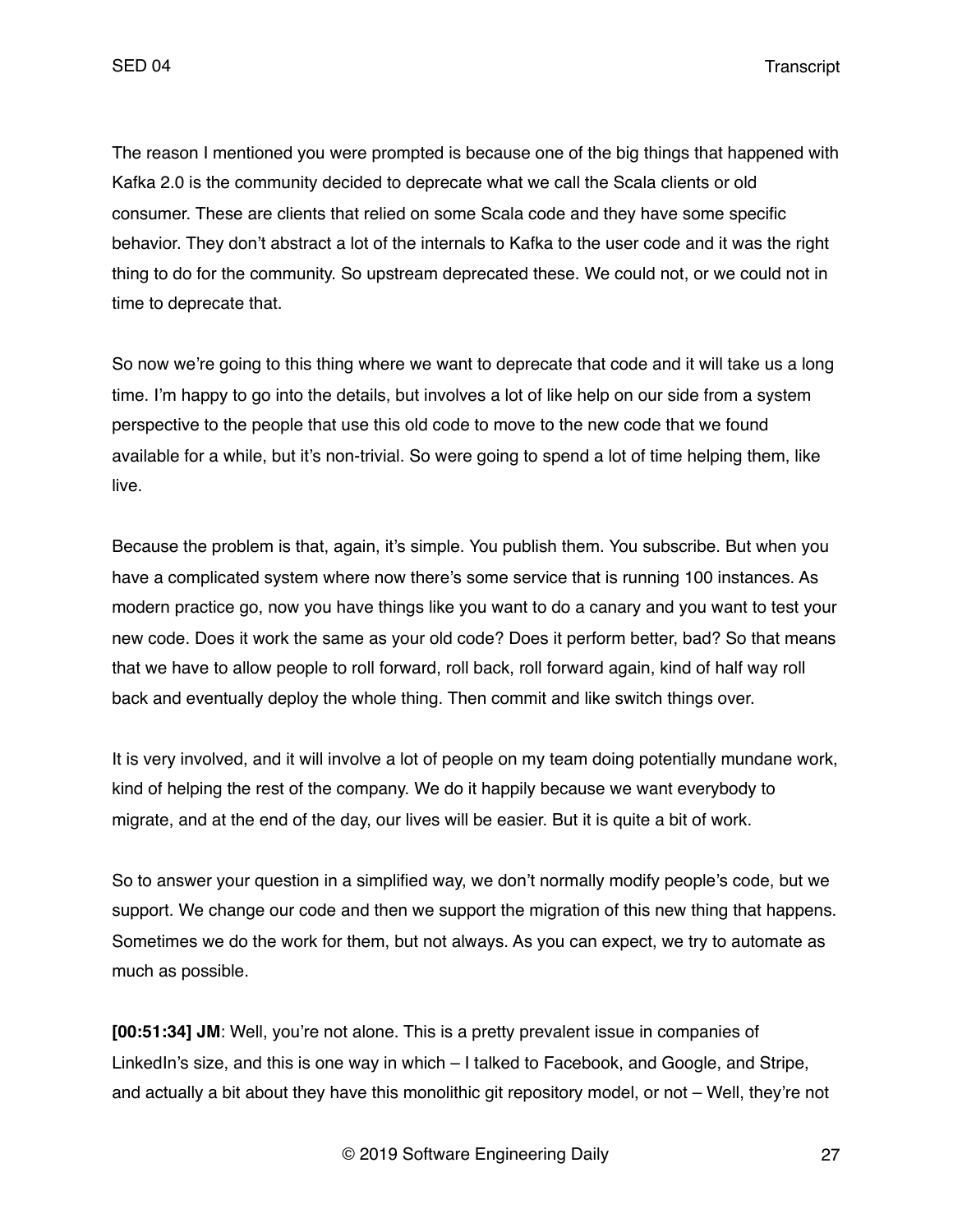all Git, Perforce whatever. That allows platform engineering teams to easily go in and update libraries.

If the platform engineering team makes an update to a client library, they can literally just go through the codebase and update everything. I'm sure it's not as easy as I just described, but it's certainly alleviate some of the problems that you just mentioned. Now, it takes a ton of work to get a monolithic thing going. But that's a conversation for a different day. Any comments on that or  $-$ 

**[00:51:54] NS**: Yeah. I was going to say that sometimes it's not just to quit itself, right? So if you imagine, then first I have to, let's say, prepare the field to migrate protocol versions. But that having this intermediate step of having half the people want to protocol, half the other is an expensive situation. You have to have a more concerted effort when everybody participates at the same time and there's some process to coordinate and make a switch. Yeah, just the code itself might not be enough.

In our case, I could look for all the code. I can do a code search and see everybody that calls, like Kafka Produce. It's not as simple as just changing. Also it's not simple, because sometimes the Kafka Produce, because we use Kafka for everything at LinkedIn, that includes like metrics. That includes like logging. That includes any monitoring. Then it is used everywhere. When we make a change, a lot of dependencies might change too. So it's not just changing our system. It may be changing all of their other dependencies as well.

So it gets kind of complicated for the Kafka case, which are at the way bottom of the stack. Again, we're going to do it. We will live through it. We will get a badge or something.

**[00:53:21] JM**: Okay, last question. I already asked you about management, but there are a lot of people who listen to this that are quite curious about management. What's something that you've learned about management in your time at LinkedIn?

**[00:53:33] NS**: So are you asking a LinkedIn specific question or a management question?

**[00:53:36] JM**: No, management question. Abstract management advice.

© 2019 Software Engineering Daily 28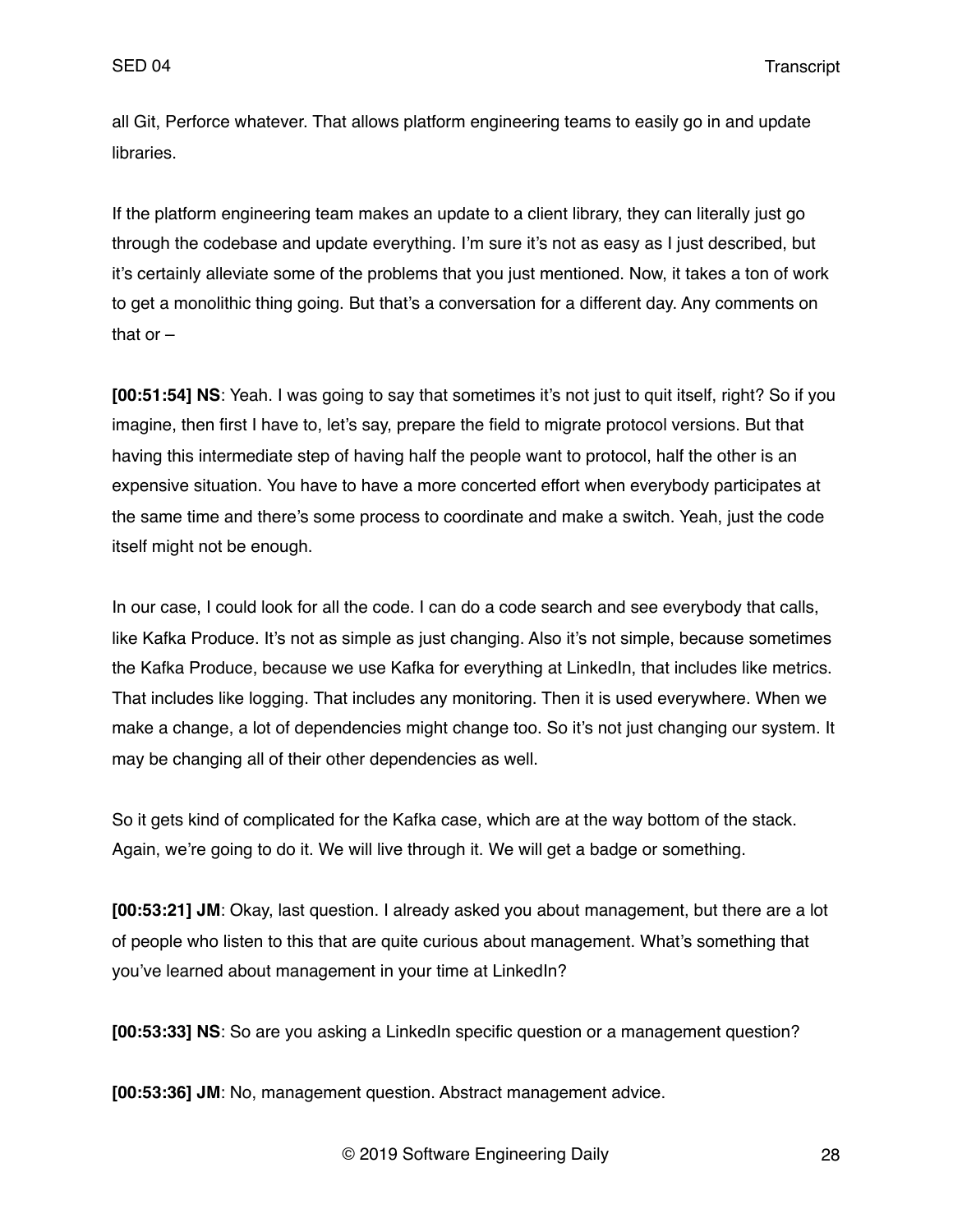**[00:53:39] NS**: Right. So abstract management advice, and I think it's not just management, is know how to resolve conflicts. In this case, you have your team and maybe inside your team you could act as a dictator and then rule. I wouldn't recommend that. But when you're dealing with people in other teams and this is the agreement, know how to resolve the conflict and work together. Try to set the stage. Then if you don't resolve the conflict and things just do not work out, don't wait forever.

So at LinkedIn we followed this policy of clean resolution, which is do as much as you can. If you can't go forward, state your facts. Try to get somebody else resolve it up the chain. But in general, as a general scale, just conflict resolution is going to be the best thing that you can do. Having a good way to communicate is the best skill.

I personally try to coach people on this technique. They may or may not have a name. I think it's come out in numerous places, which is try to find the place where you agree, the first place where you agree. If you think of the decision making process as a cree of decisions, like in this case, let's say my case. Do we both agree we want the best for LinkedIn? Yes. All right. Do we agree that we want the best for whatever? Then you continue down. Ultimately at the end of the day there's like, "Do you agree that the system has to serve all our customers?" Yeah, we both agree. "Do you agree that we can split it off geographically in snow?" All right. So you found this split point. You found the part where you don't agree, and now you can discuss that.

Because it may happen when the discussion started, you are disagreeing about like the deployment code and you're like, "Oh, no. We should do this. Oh, no. We should do that." It's because you had the wrong assumptions. You were not agreeing on some previous point up the chain. So find the first place you disagree with. I would suggest going in this fictional scenario from the part where you agree to the part where you disagree. Because you probably agree about almost everything up until like one key point.

So if you start from the disagreement at the bottom you're going to be like, "Oh, I like whatever, garbage collection." They're like, "Oh, no. I like whatever. Doing native C in like kernel mode or whatever." Going from the bottom up is going to be more complicated. Anyway, so my